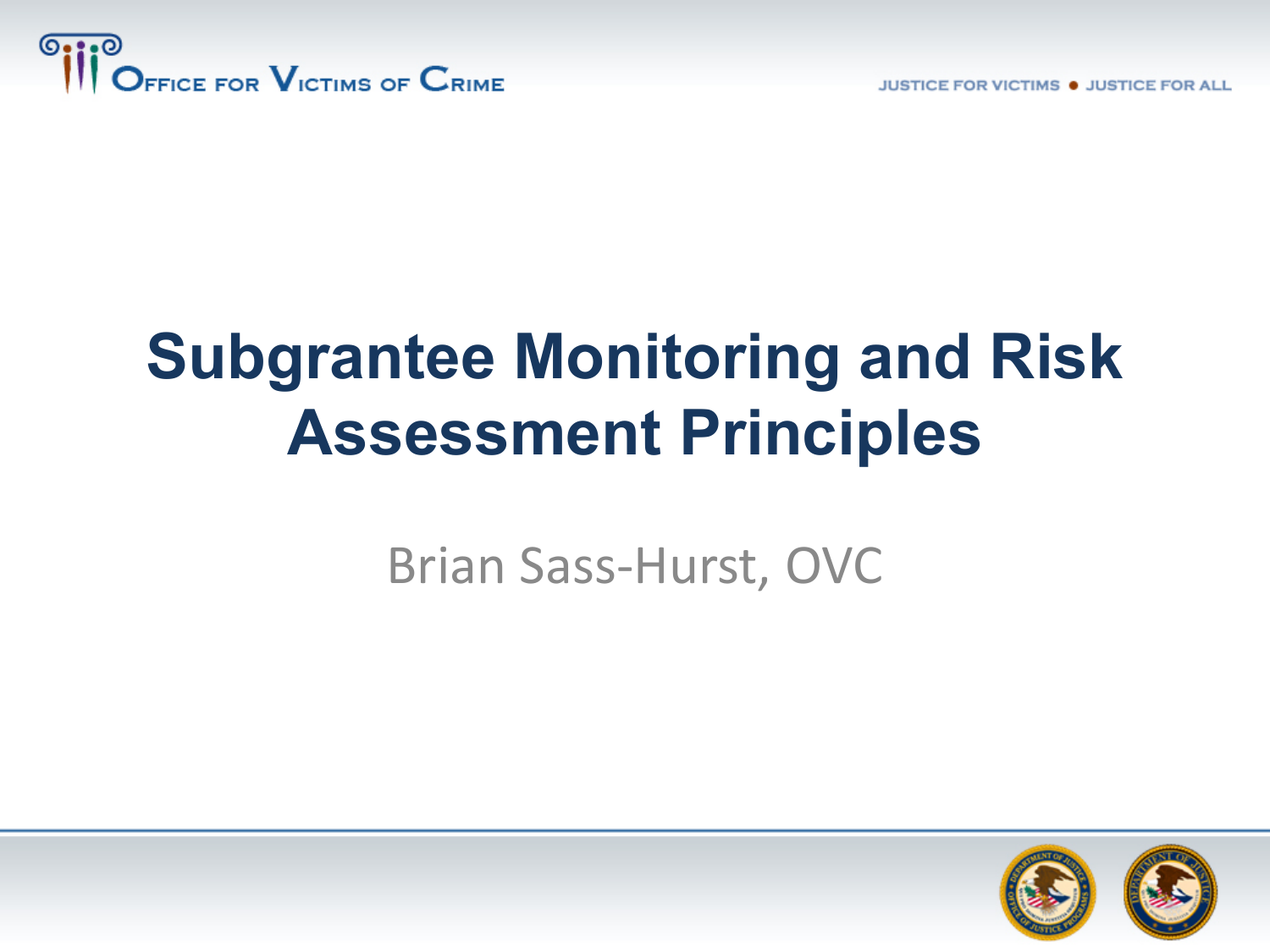

# **Objectives**

- I. Become familiar with the rules and regulations requiring the monitoring of VOCA Victim Assistance subawards
- II. Understand risk assessment structures to inform and create a monitoring plan
- III. Learn how to perform monitoring with best practices
- IV. Deficiency resolution strategies



VICTIMS . JUSTICE FOR A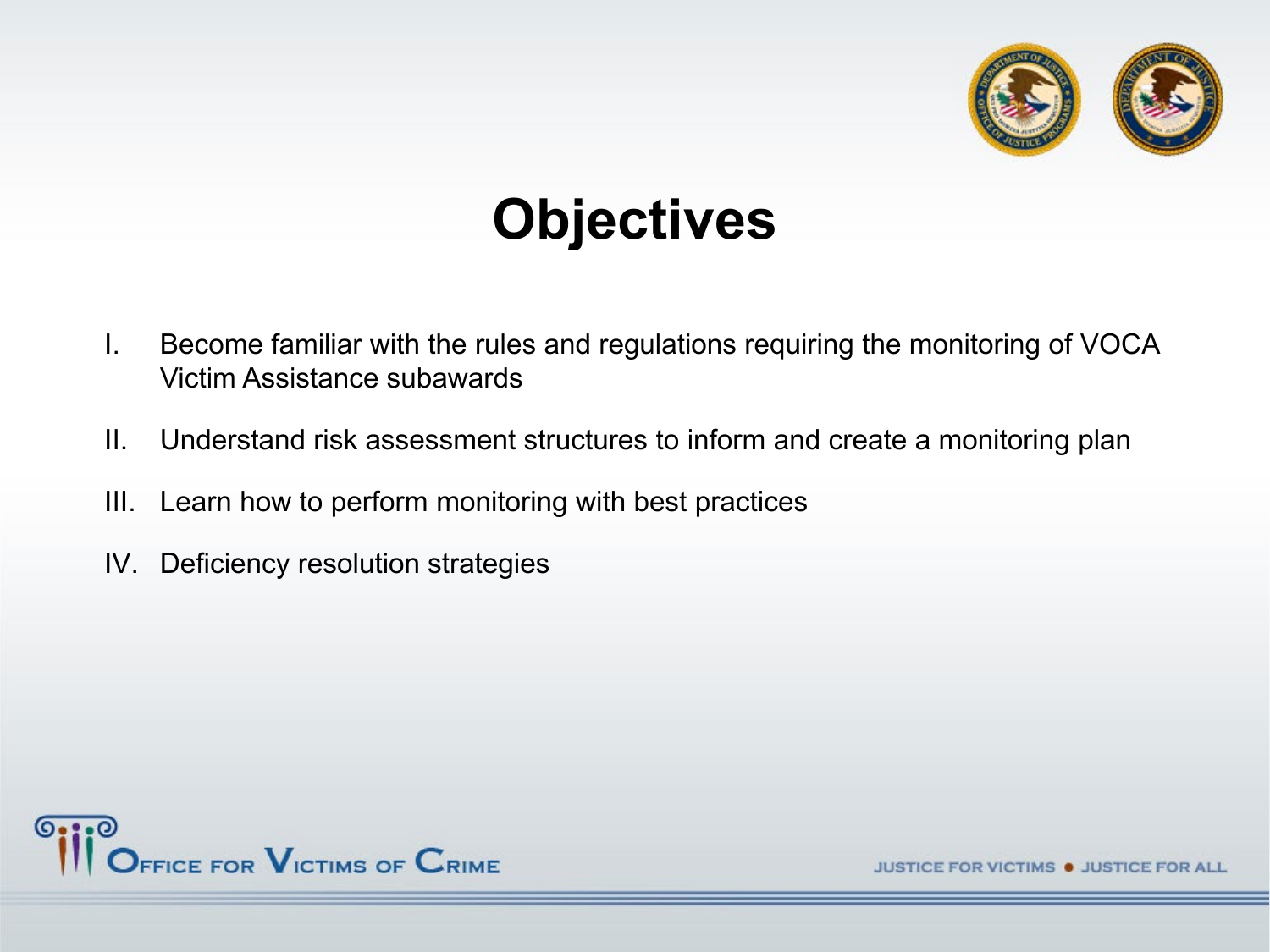

## **But First… Some Disclaimers**

- This training assumes states and territories are using the Victim Assistance Final Rule. Using the Final Program Guidelines with older funding streams may have different requirements.
- Risk assessment and monitoring policies are best informed by the actual application and grant structure of each state and territory.
- This training might not be all-encompassing; use the actual regulations when determining your own policies.
- Policies are only valuable if they are followed and kept updated.

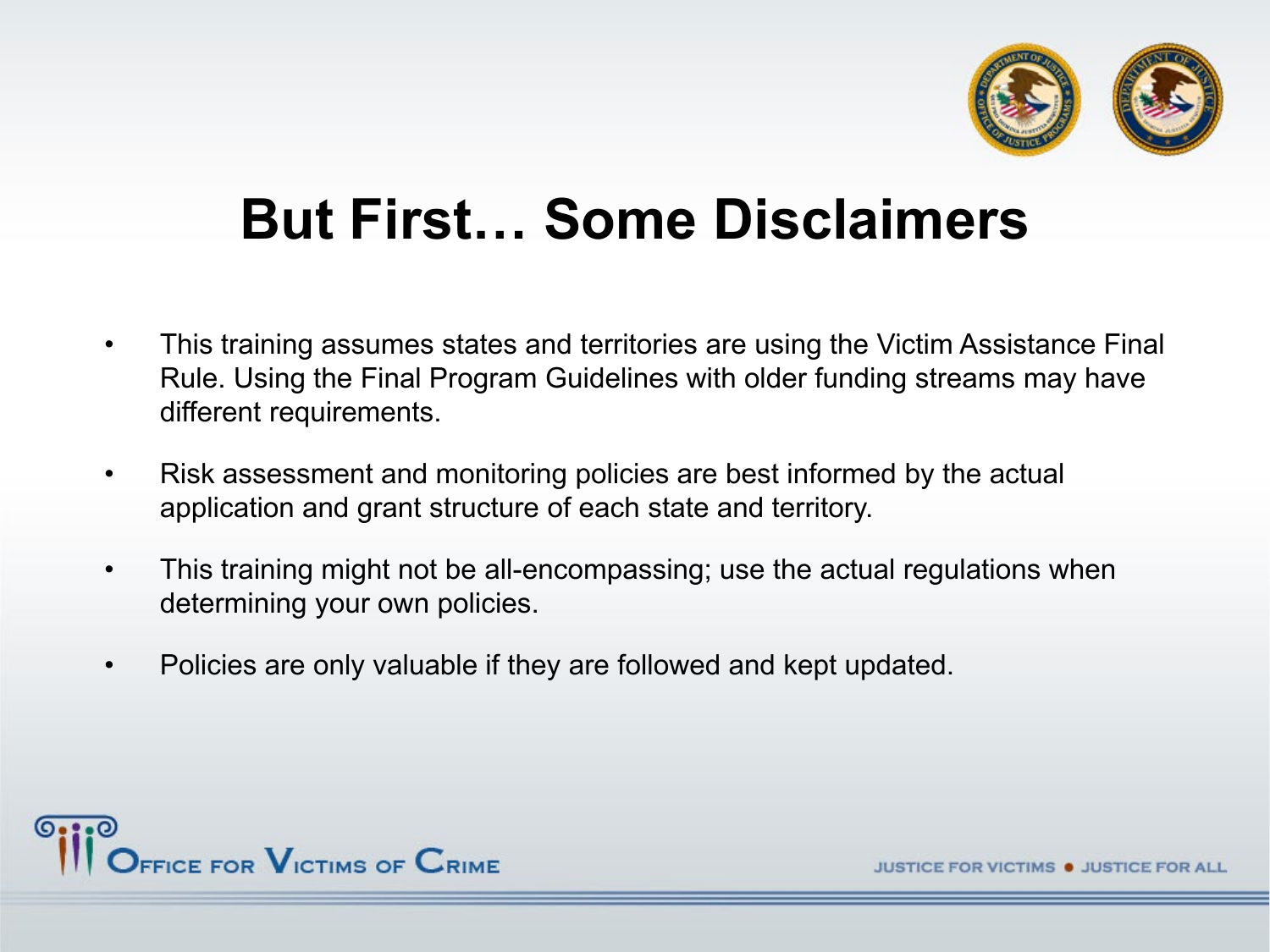

# **Monitoring Rules and Regulations**

- 2 C.F.R. § 200.331 Requirements for pass-through entities
- 2 C.F.R. § 200.521 Management decision
- DOJ Grants Financial Guide, Section 3.14 Subrecipient Management and **Monitoring**
- 28 C.F.R. § 94.106 VOCA subaward monitoring requirements



FOR VICTIMS . JUSTICE FOR AL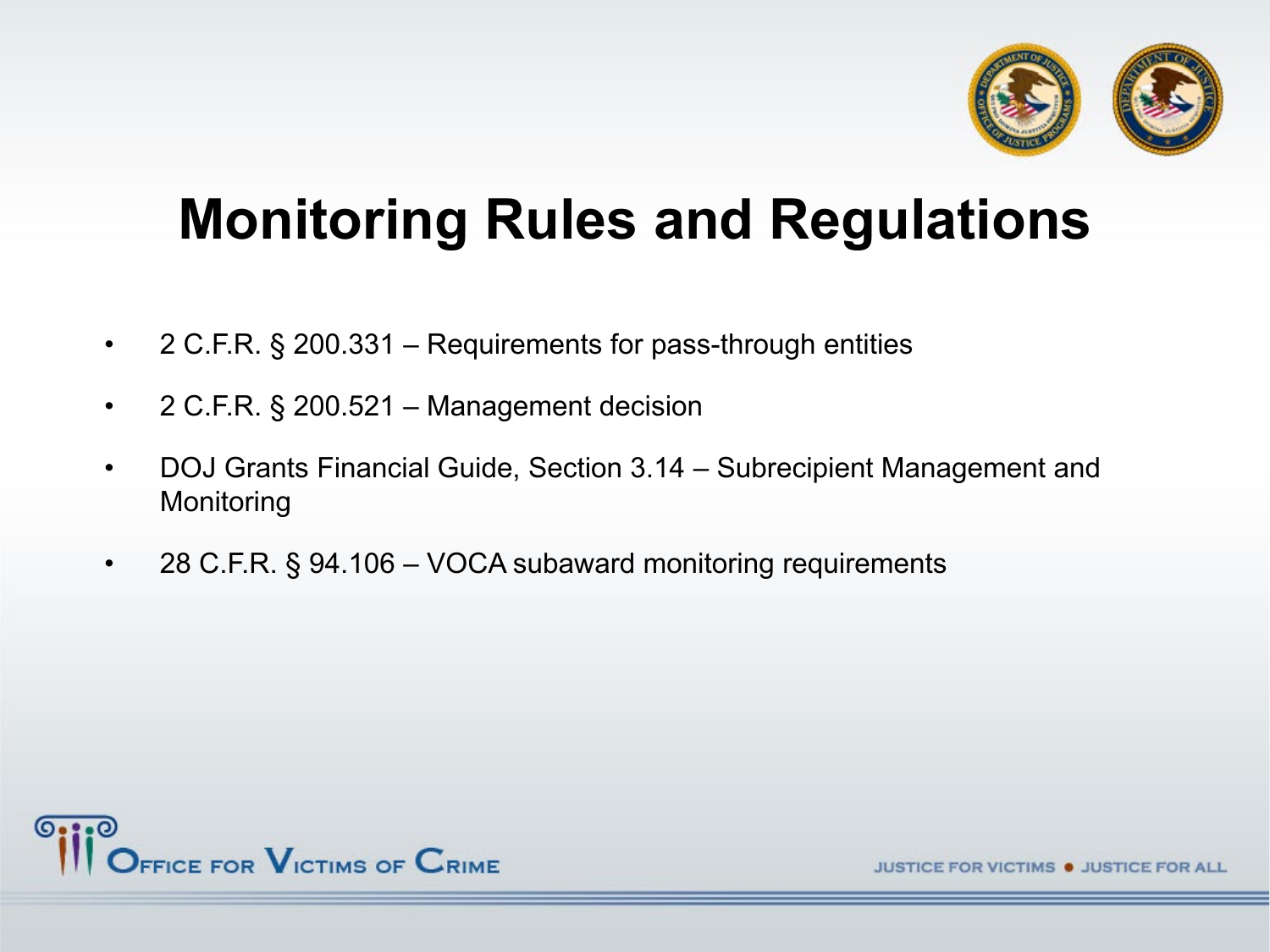

# **2 C.F.R. § 200.331**

- SAAs must "evaluate each subrecipient's risk of noncompliance…for purposes of determining the appropriate subrecipient monitoring"
- All pass-through entities must "consider imposing specific subaward conditions upon a subrecipient, if appropriate, as described in §200.207"
- You are required to "[m]onitor the activities of the subrecipient as necessary to ensure that the subaward is used for authorized purposes, in compliance with Federal statutes, regulations, and the terms and conditions of the subaward; and that subaward performance goals are achieved. Pass-through entity monitoring of the subrecipient must include:
	- Reviewing financial and performance reports
	- Following up and ensuring subrecipients take timely and appropriate action on all deficiencies
	- Issuing a management decision for audit findings as required by §200.521

FICE FOR  $\mathsf{V}_{\mathsf{ICTIMS}}$  of  $\mathsf{C}_{\mathsf{RIME}}$ 

FOR VICTIMS . JUSTICE FOR A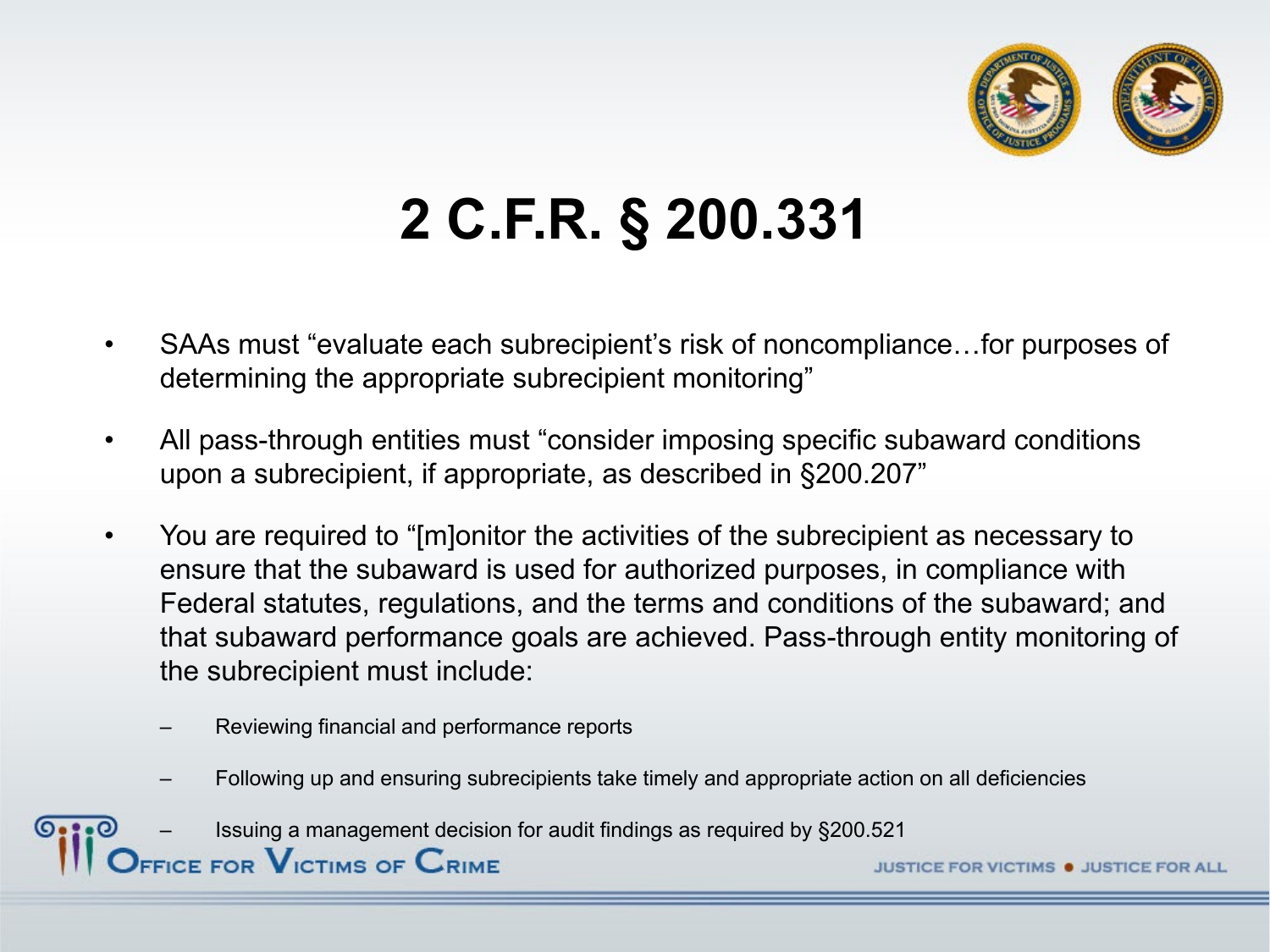

# **2 C.F.R. § 200.331 (cont.)**

- "Depending upon the pass-through entity's assessment of risk posed by the subrecipient, the following monitoring tools may be useful for the pass-through entity to ensure proper accountability and compliance with program requirements and achievement of performance goal:
	- Providing subrecipients with training and technical assistance on program-related matters
	- Performing on-site reviews of the subrecipient's program operations
	- Arranging for agreed-upon-procedures engagements, as described in §200.425
- SAAs must verify that subgrantees meeting the A-133 threshold have an audit
- States and territories must consider taking enforcement action against noncompliant subrecipients

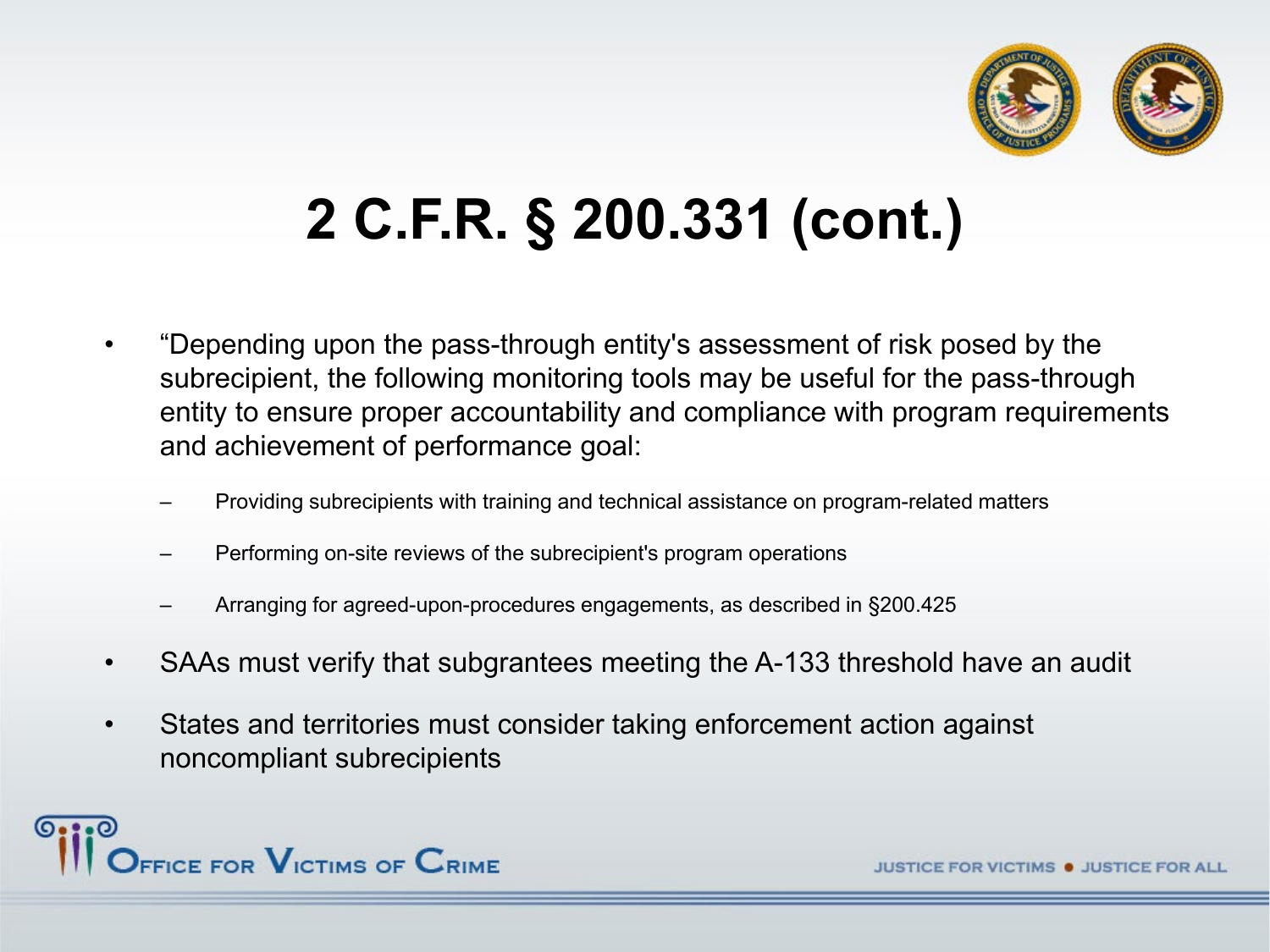

# **2 C.F.R. § 200.207**

- SAAs may add special conditions when:
	- A risk assessment warrants it;
	- There is a history of failure to comply with the general or specific terms and conditions;
	- An applicant or recipient fails to meet expected performance goals; or
	- The applicant or recipient is otherwise not responsible.

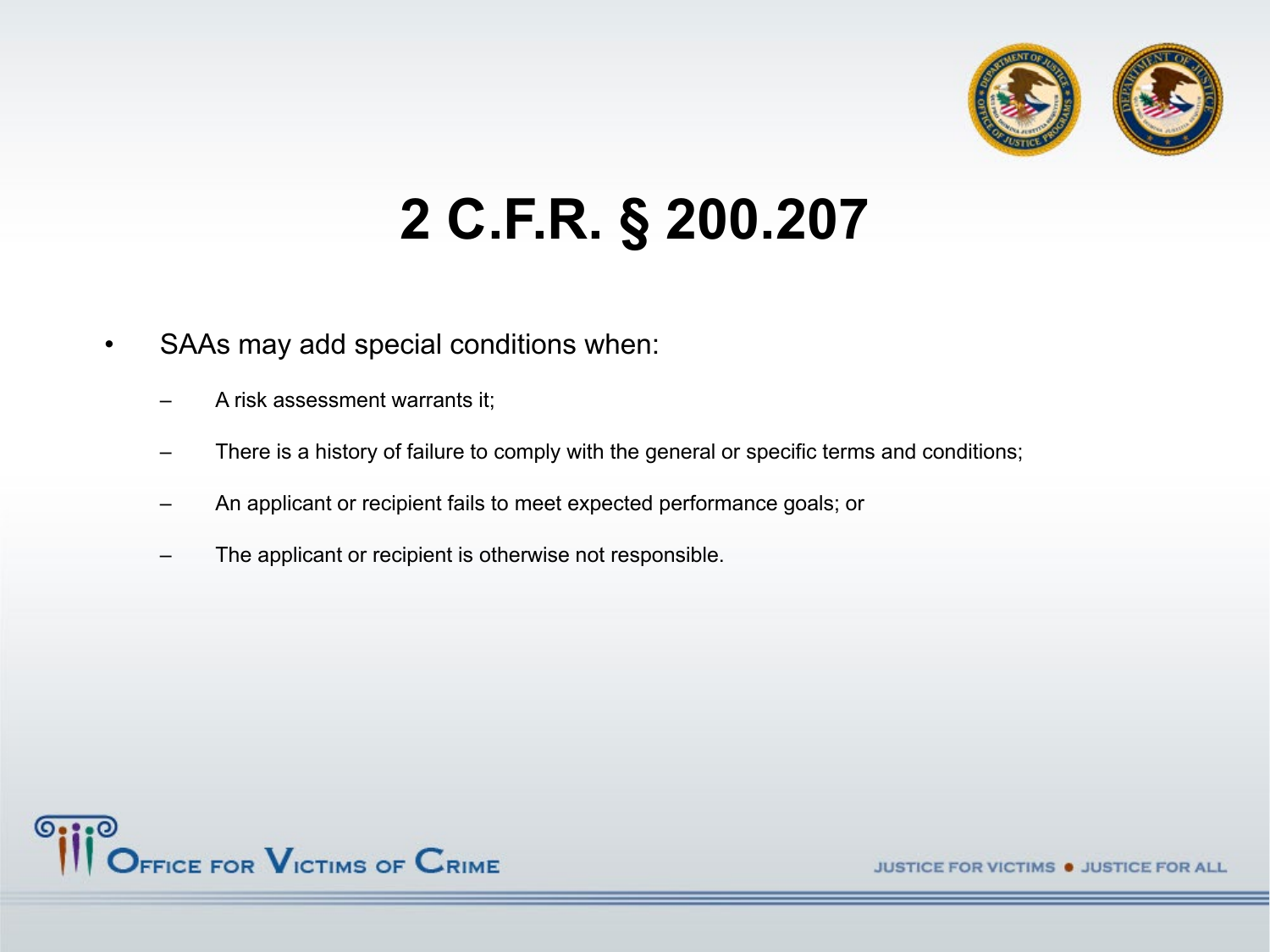

# **2 C.F.R. § 200.207 (cont.)**

- Additional special conditions could include:
	- Requiring payments as reimbursements rather than advance payment;
	- Withhold authority to enter the next phase of a project until performance is acceptable;
	- Requiring additional, more detailed, financial reports;
	- Increased monitoring and oversight;
	- Requiring the subrecipient to obtain specific training and technical assistance; or
	- Establishing additional prior approvals

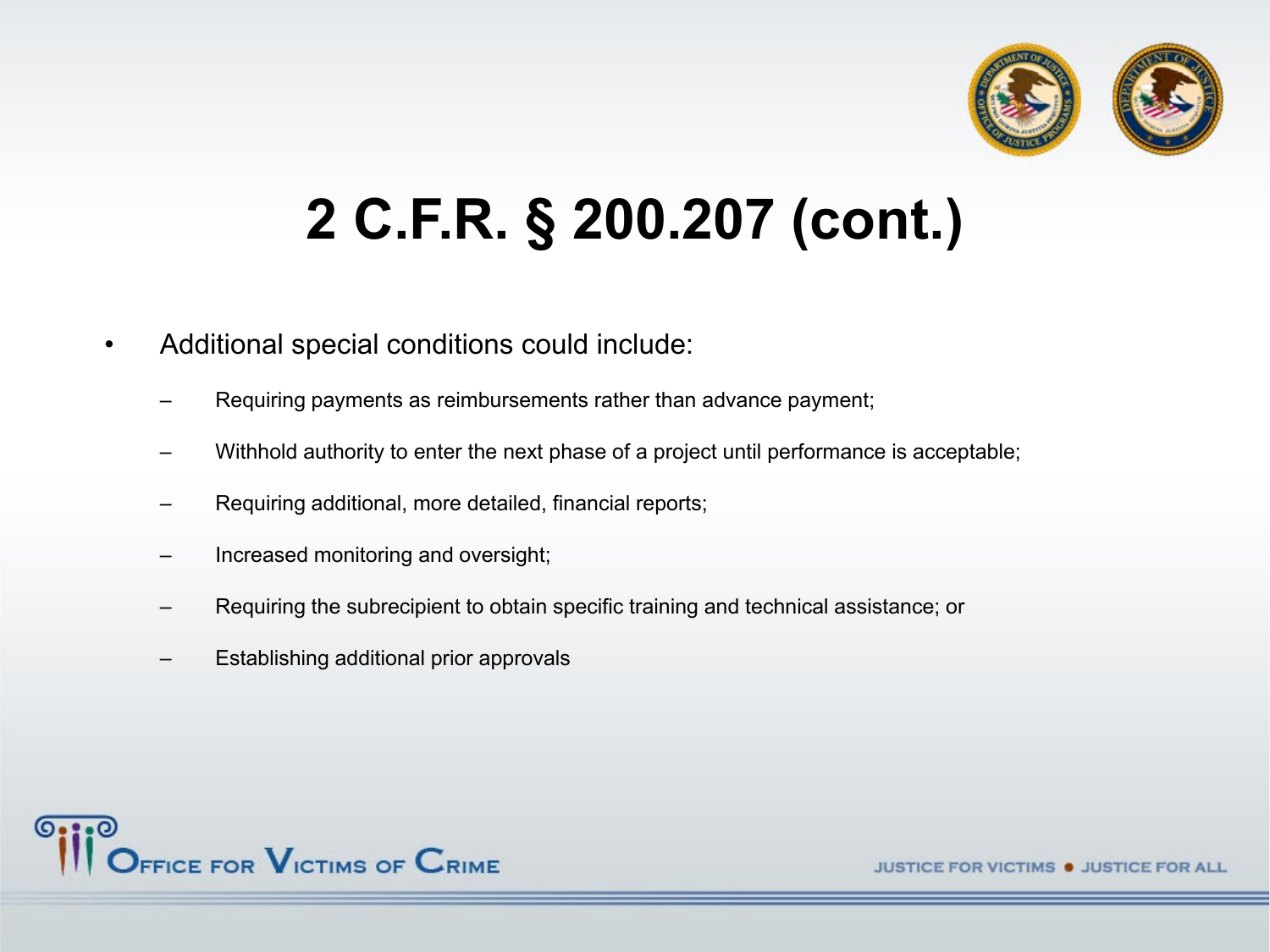

# **2 C.F.R. § 200.207 (cont.)**

- If adding special conditions, SAAs are required to notify the applicant of:
	- The nature of the additional requirements;
	- The reason why the additional requirements are being imposed;
	- The nature of the action needed to remove the additional requirement, if applicable;
	- The time allowed for completing the actions if applicable; and
	- The method for requesting reconsideration of the additional requirements imposed.
- SAAs are additionally required to promptly remove additional special conditions once the conditions that have prompted them have been corrected.

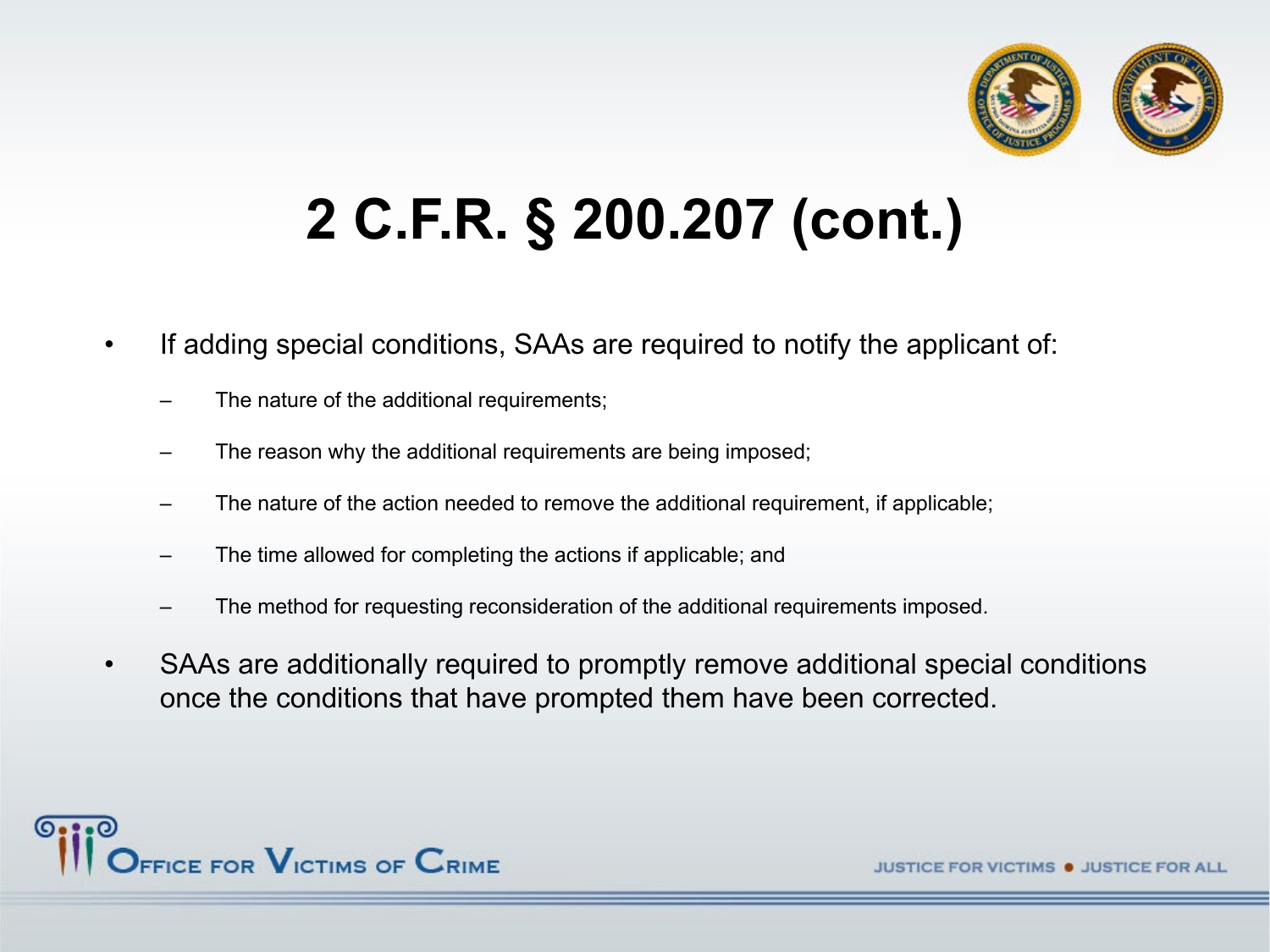

# **2 C.F.R. § 200.521**

- SAAs are responsible for issuing a management decision for audit findings that relate to Federal awards the SAA makes to subrecipients.
- The management decision must clearly state whether or not the finding is sustained, the reasons for the decision, and the expected action to repay disallowed costs, make financial adjustments, or take other action. Timetables should be documented for actions not yet taken.
- SAAs may request additional information or documentation from the auditee, including a request for auditor assurance related to the documentation, as a way of mitigating disallowed costs.
- Management decisions should describe appeal processes available to the auditee.
- While not required, SAAs may issue management decisions on findings related to the financial statements which are required to be reported in accordance with Generally Accepted Government Auditing Standards (GAGAS).
- Management decisions must be issued within 6 months.

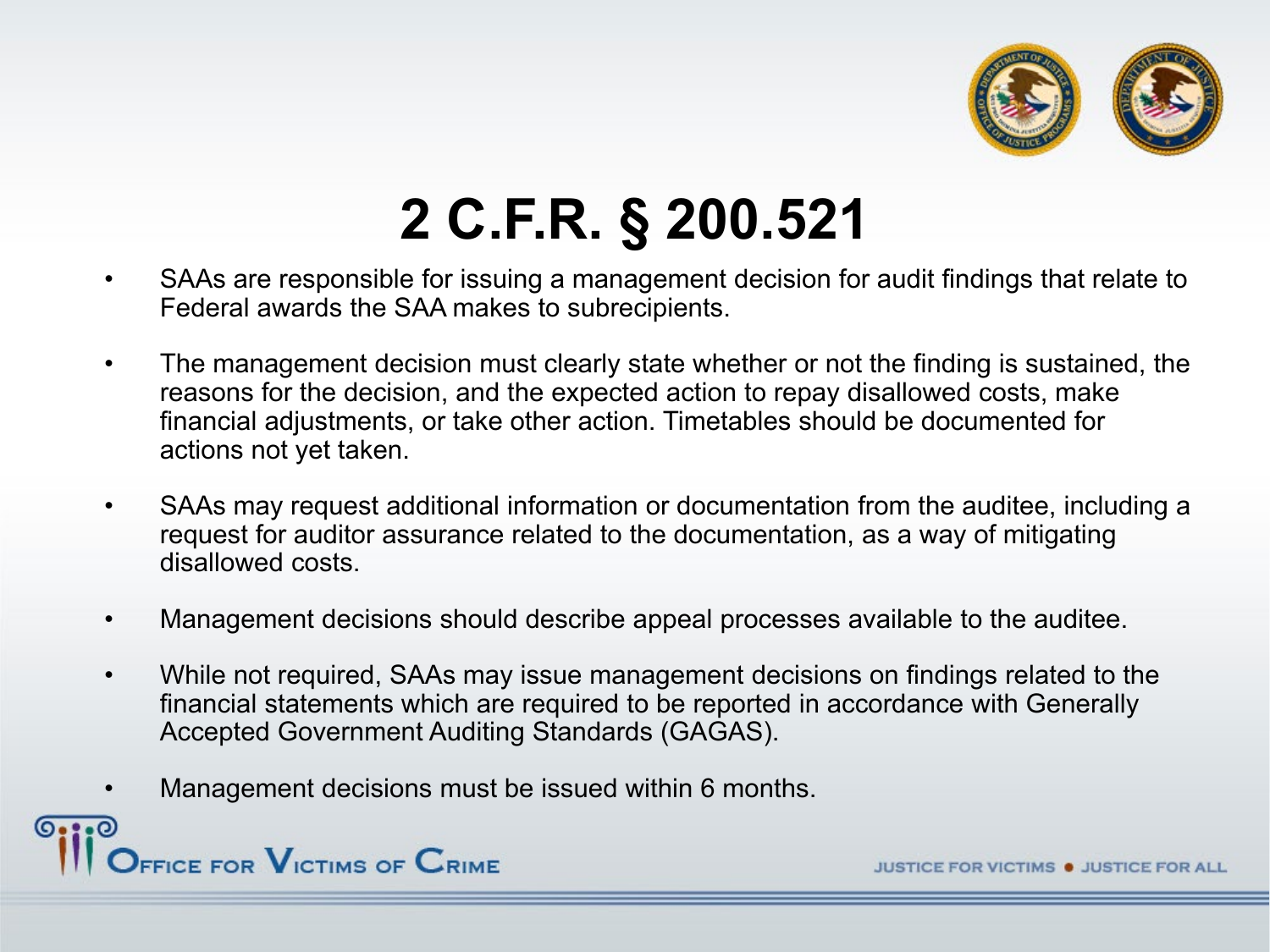

# **DOJ Grants Financial Guide, Section 3.14**

- Use the subrecipient's risk of non-compliance when determining the appropriate type and timing of monitoring. Consider experience managing similar subawards, the results of previous audits, new personnel, substantially changed systems and processes, and the extent and results of OVC/OJP monitoring.
- Generally, new subrecipients require closer monitoring.
- Programs with complex compliance requirements have a higher risk of noncompliance.
- The larger the percentage of program awards passed through, the greater the need for subrecipient monitoring.
- Larger dollar awards are of greater risk.

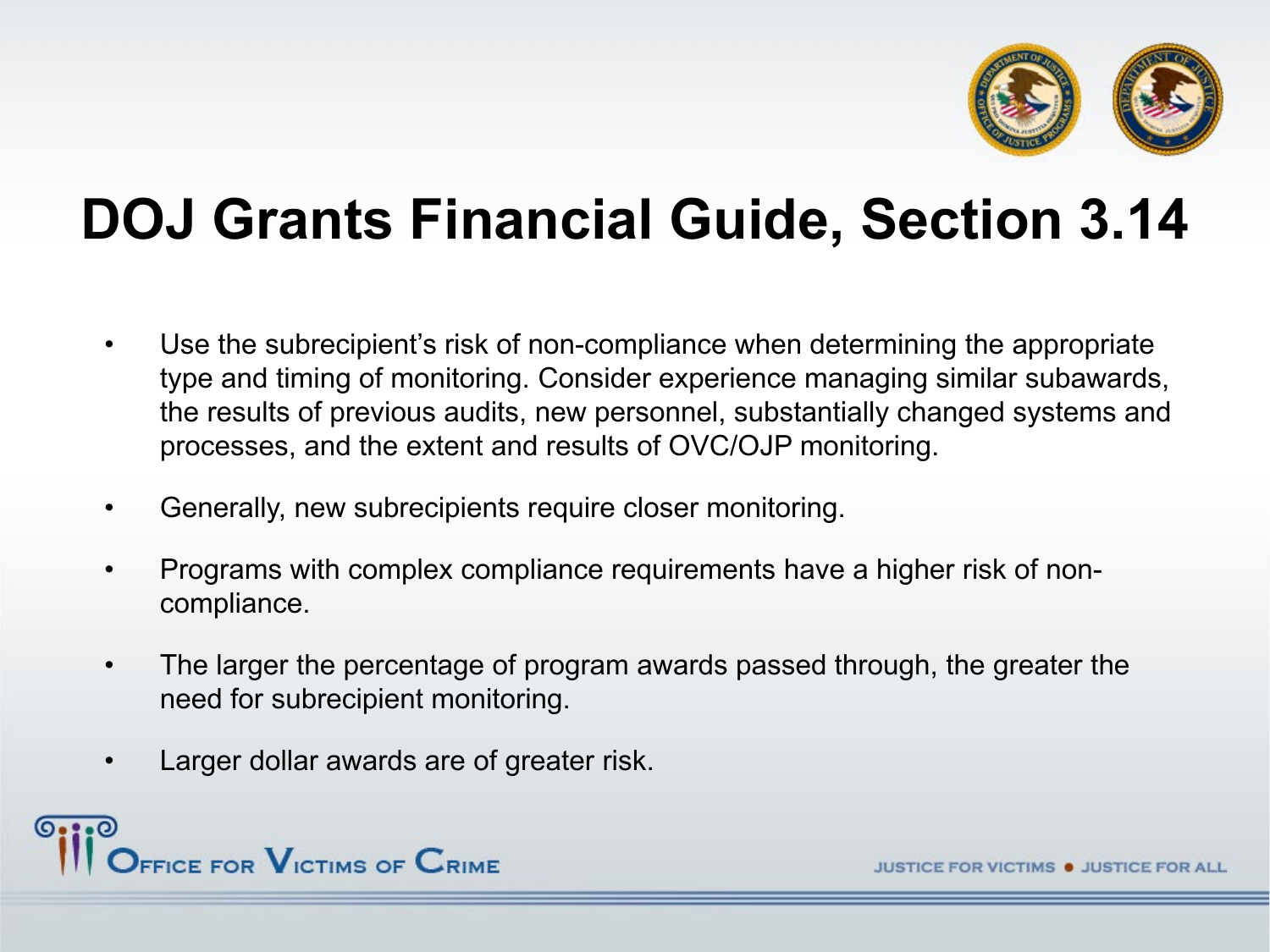

# **DOJ Grants Financial Guide (cont.)**

- Subrecipient monitoring by the SAA must include:
	- Reviewing financial and performance reports submitted by the subrecipient;
	- Following up and ensuring the subrecipient takes action to address deficiencies found through audits, on-site reviews, and other means; and
	- Issuing a management decision for audit findings pertaining to the award (2 C.F.R. § 200.521(c)).
- The purpose of monitoring is to provide reasonable assurance that the subrecipient has administered the funding in compliance with the laws, regulations, and provisions of the award *and* that the required performance goals are being achieved.

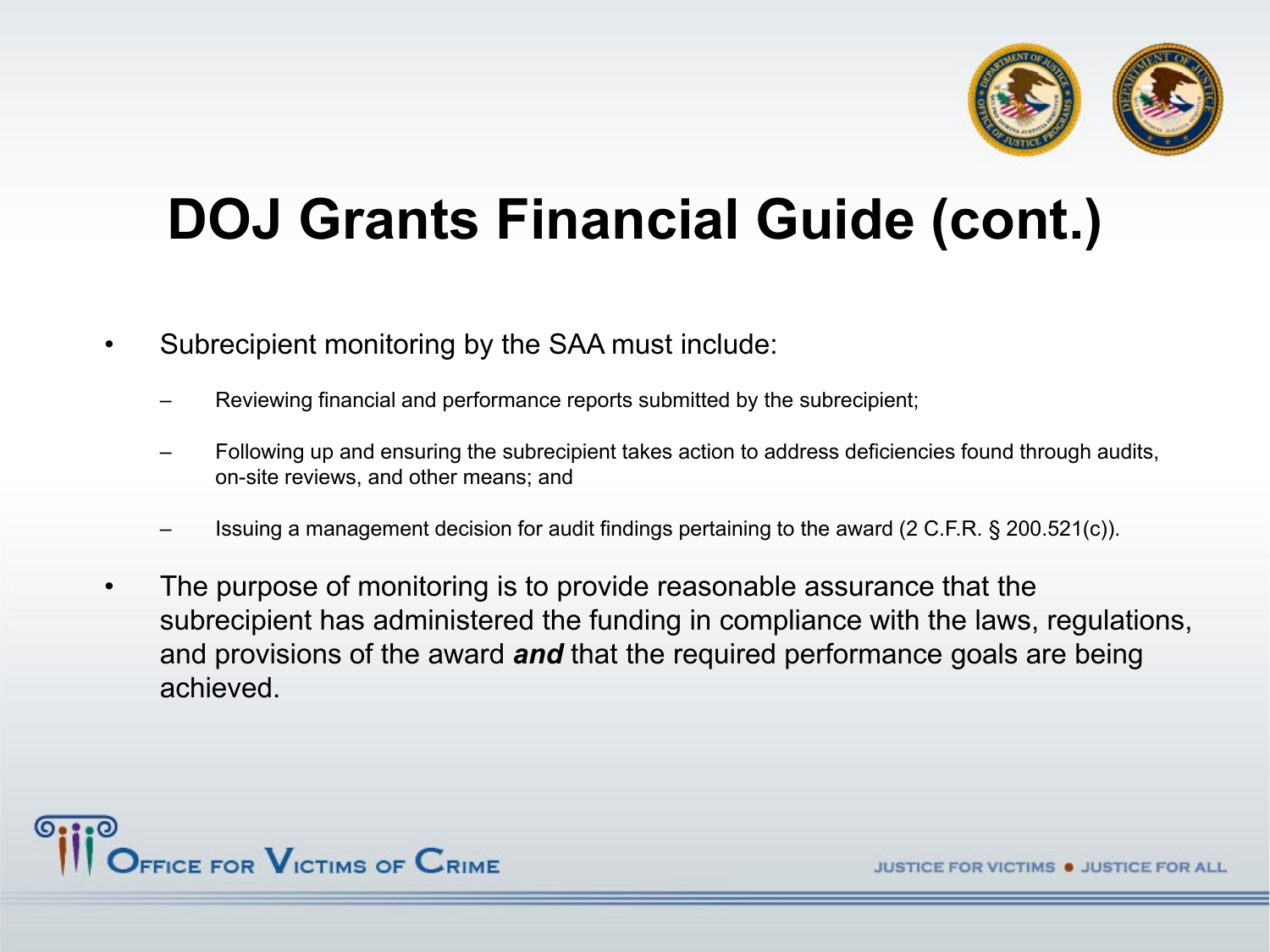

# **DOJ Grants Financial Guide (cont.)**

#### **Best Practices**

- Request for applications should clearly define the work to be accomplished under the subaward.
- Require subrecipients to include in their applications a time-phased milestone plan of action based on clearly-stated accomplishments defined in the grant application.
- Integrate budget line items into the performance plan.
- Require performance/progress reports and supporting documentation with monthly invoices. Performance reports should discuss milestones achieved; significant problem, issues, or concerns; timely accomplishments and delays; and actual costs incurred compared to each budget line item with variances explained.

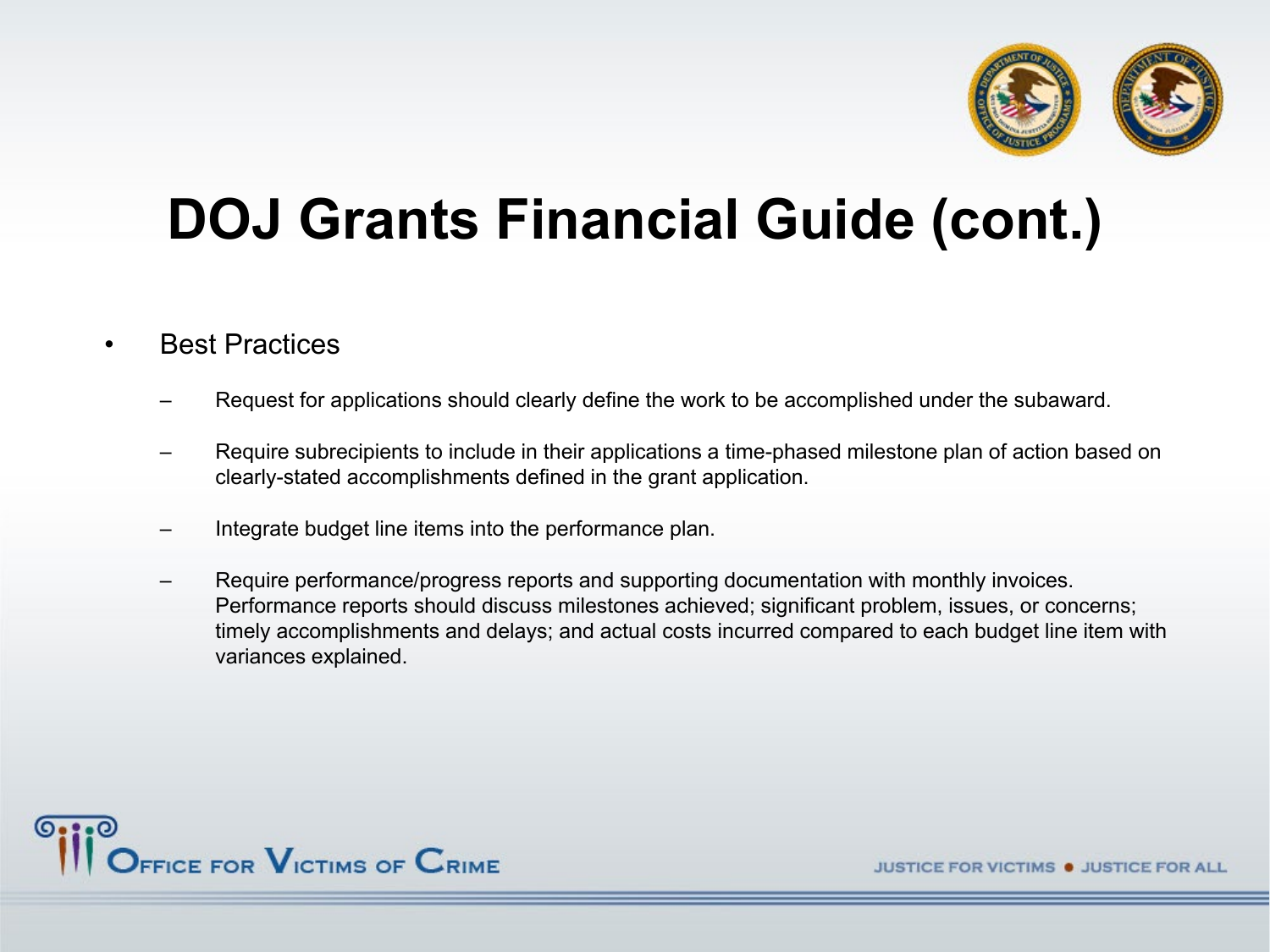

# **DOJ Grants Financial Guide (cont.)**

- If a subrecipient fails to comply with Federal statutes, regulations, or the terms and conditions of a Federal award, the SAA may impose additional conditions.
- If it is determined that noncompliance cannot be remedied by imposing additional conditions, the SAA may take one or more of the following actions:
	- Withholding of disbursements or further awards;
	- Disallowance of cost;
	- Suspension/termination of award;
	- Suspension/Debarment;
	- Civil lawsuit; or
	- Criminal prosecution.

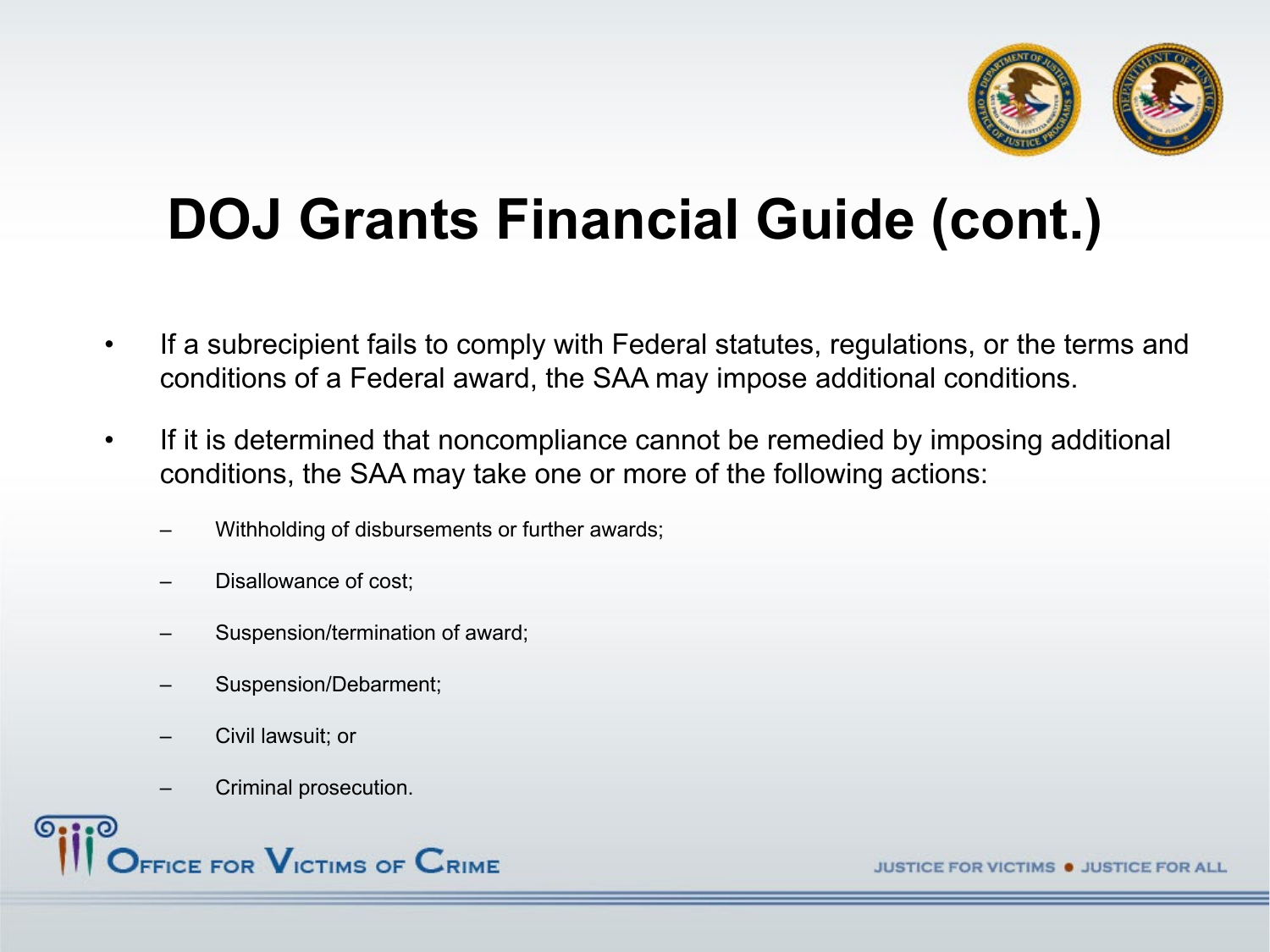

# **28 C.F.R. § 94.106**

- Unless the Director grants a waiver, SAAs must develop and implement a monitoring plan, which must include a risk assessment plan.
- SAAs must conduct regular desk monitoring of all sub-recipients.
- On-site monitoring must be performed at all sub-recipients at least once every two years, unless a different frequency based on the risk assessment is set out in the monitoring plan.

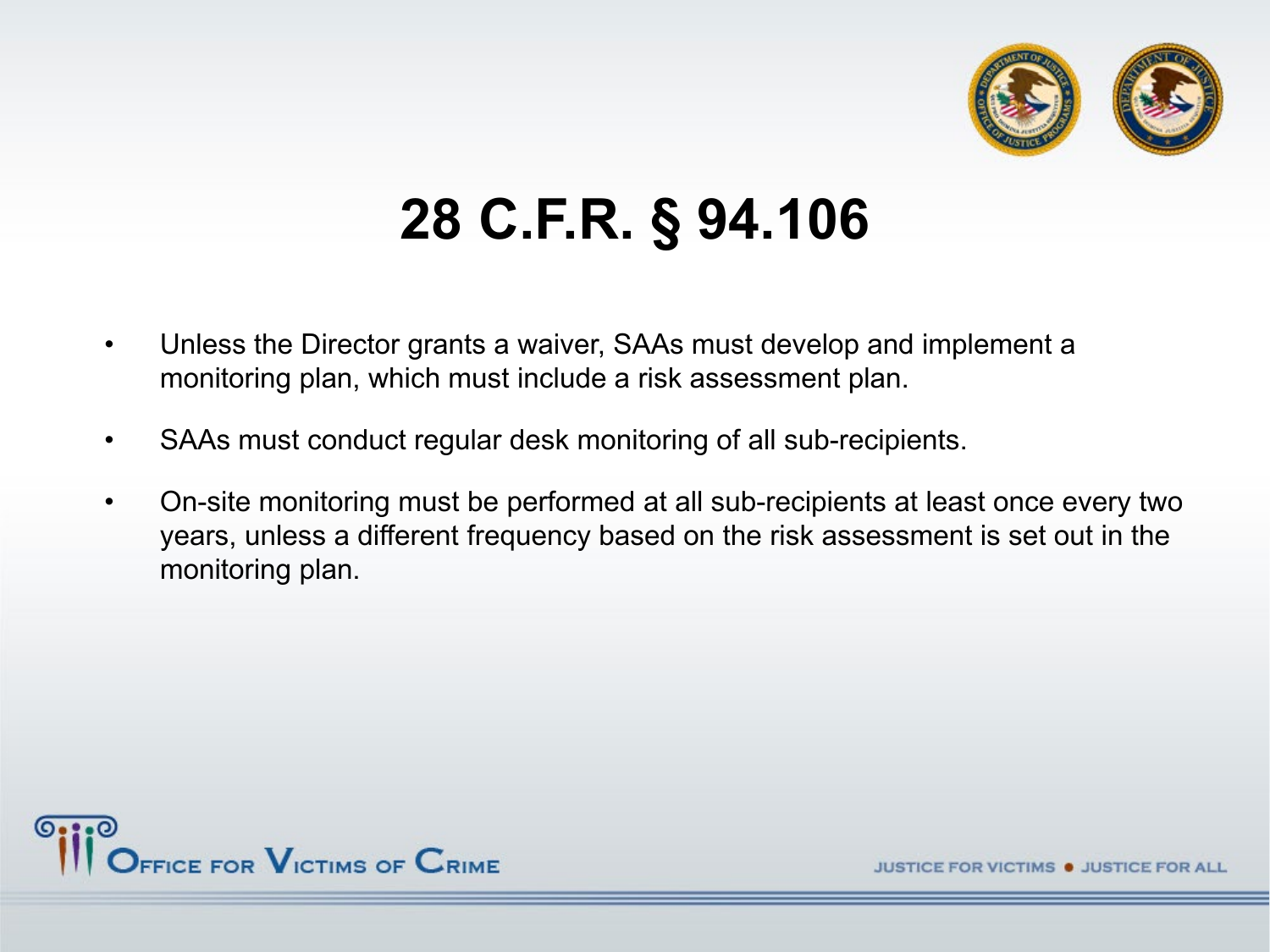

#### **Risk Assessment**

"The identification, evaluation, and estimation of the levels of risks involved in a situation, their comparison against benchmarks or standards, and determination of an acceptable level of risk"

risk assessment. BusinessDictionary.com. WebFinance, Inc. May 22, 2017 <http://www.businessdictionary.com/definition/riskassessment.html>.

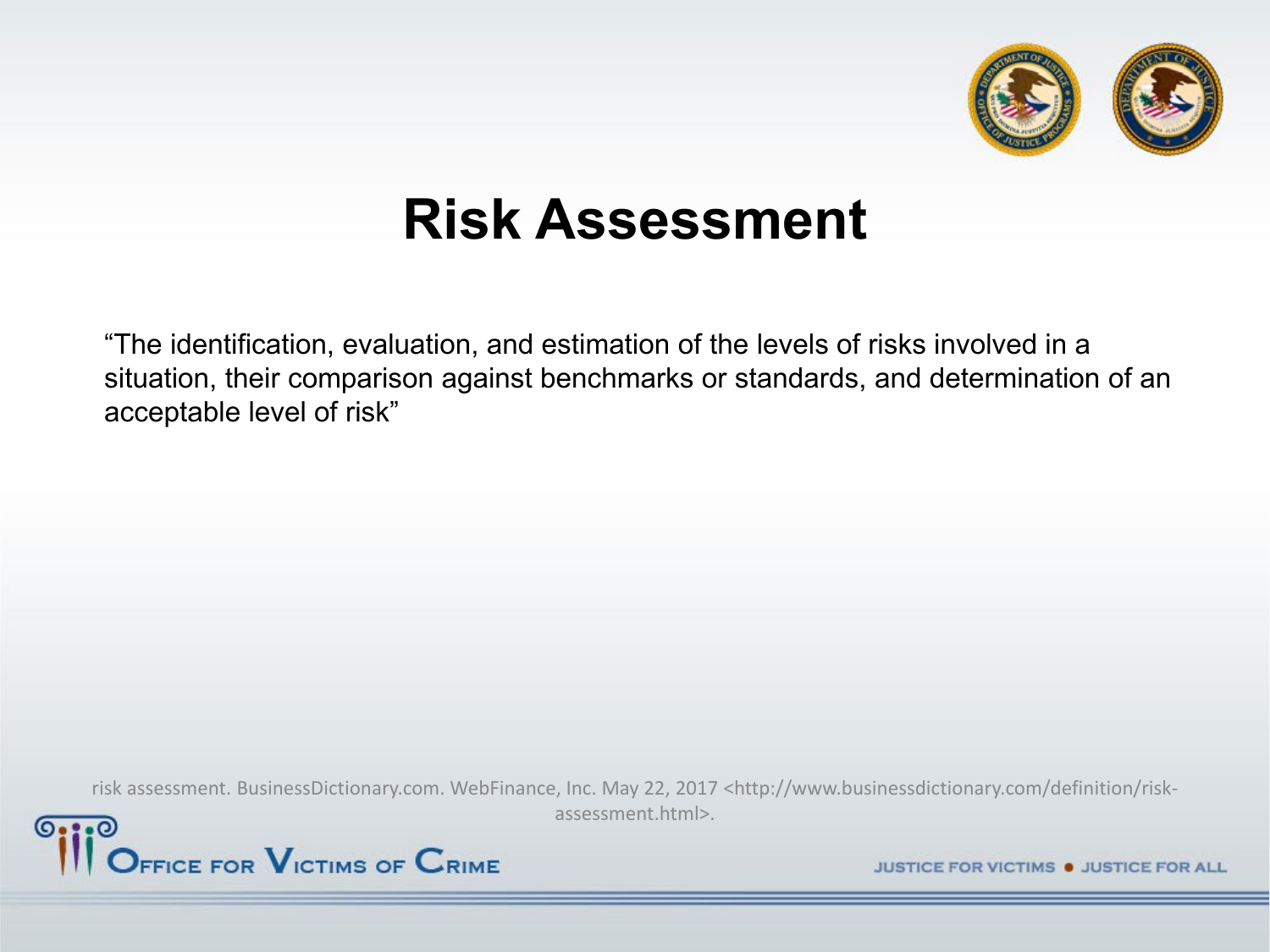

# **Building an Internal Risk Assessment**

- What factors lead to "risk of noncompliance with Federal statutes, regulations, and the terms and conditions of the subaward"? (2 C.F.R. § 200.205)
	- Financial stability
	- Quality of management systems and ability to meet the management systems prescribed
	- History of performance, including timeliness of compliance with reporting requirements, conformance to the terms and conditions of previous awards, and, if applicable, the extent to which previously awarded amounts will be expended prior to future awards
	- Reports and findings from audits
	- The ability to effectively implement statutory, regulatory, or other requirements as imposed
- What questions can SAAs ask themselves to quantitatively grade these factors?

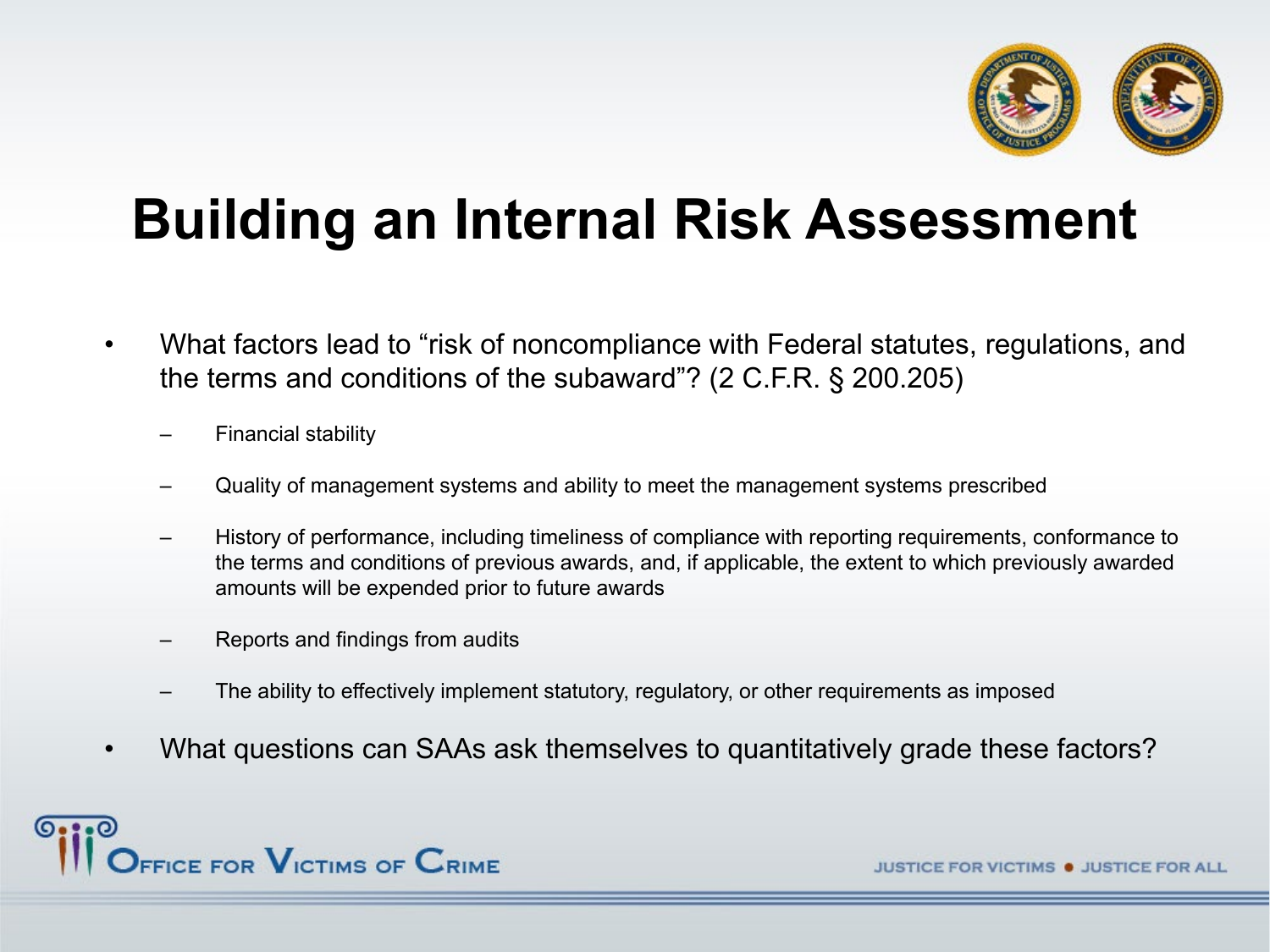

# **Measuring Financial Stability**

- Is this a new subgrantee?
- Has the subgrantee had excessive deobligations in prior years?
- How often are financial and programmatic reports turned in late?
- If available, do audit files indicate problems?
- Are we aware of debts, liens, or other negative records?
	- Files and information on the Internet are not always accurate or updated. Directly ask the subrecipient about records through outside sources indicating increased risk.<br>FICE FOR VICTIMS OF CRIME
- Have we had previous compliance problems?
- Have we monitored the program recently?
- Is there excessive staff turnover?
- If a nonprofit, are there any concerning Form 990 disclosures?
- Are there issues identified in the application package or SAA-specific addenda?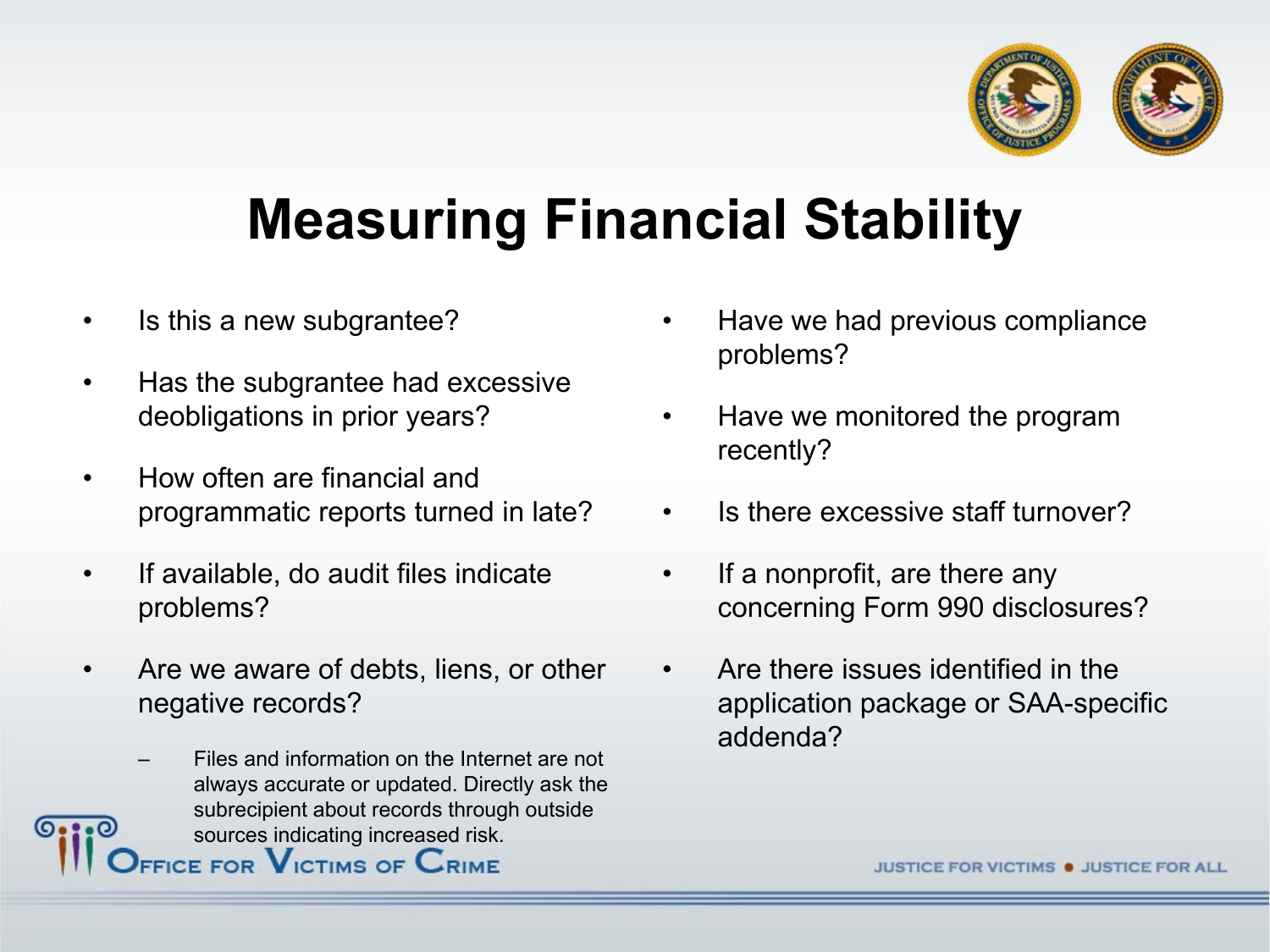

# **Measuring Management Systems**

- Is the subgrantee accounting for federal awards separately?
- Are expenditures recorded by budget cost category as approved?
- Are matching costs recorded in the accounting system?
- Do time sheets meet requirements?
- Are there controls to prevent overobligation?
- Are there written procurement procedures?
- Do systems enable the subrecipient to make procurements on a competitive basis and document each procurement action?
- Does the subrecipient check EPLS/SAM for suspended or debarred contractors before awarding?

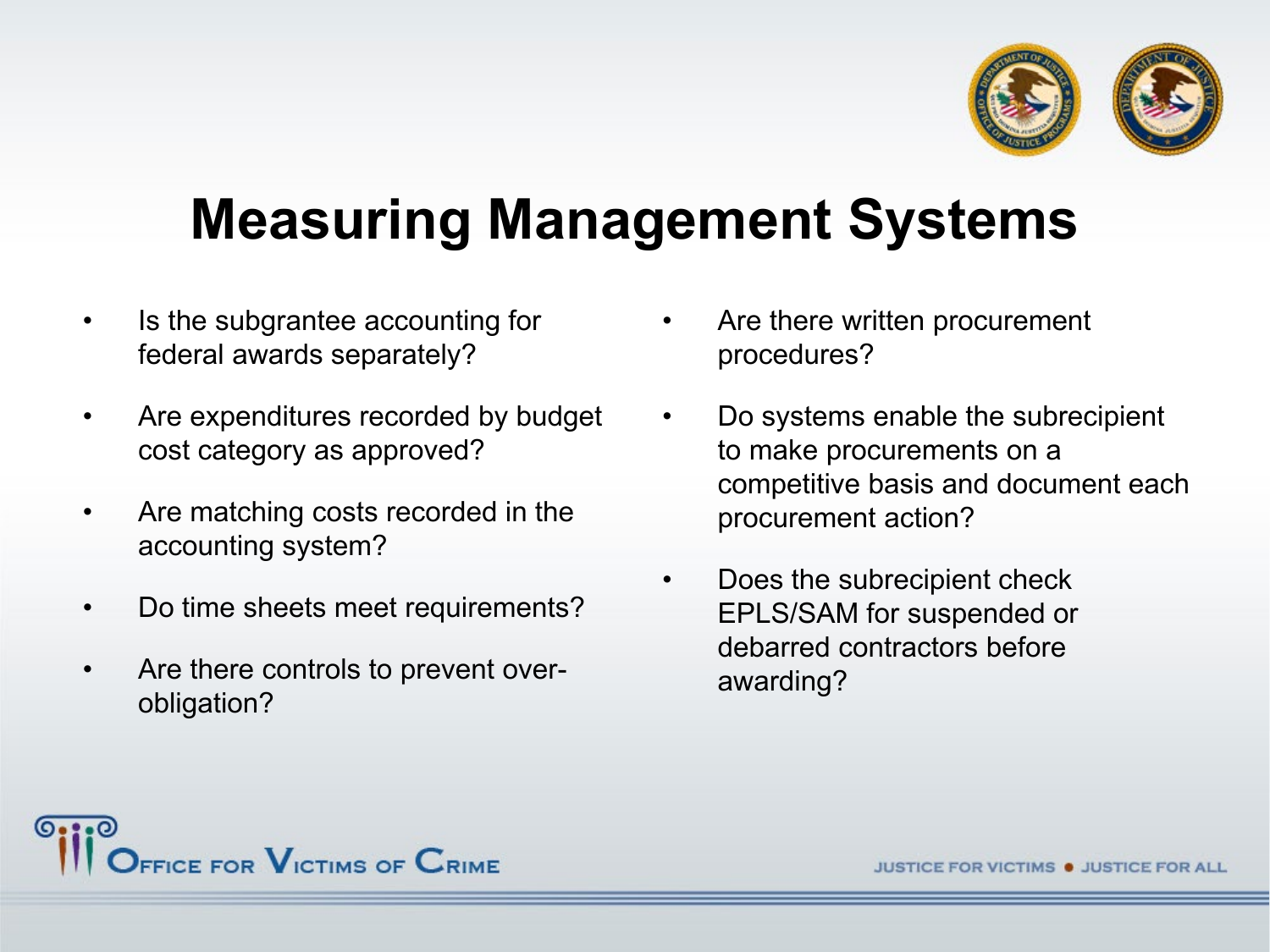

# **Measuring Prior Performance**

- In the past year, how many times has the subrecipient been late submitting financial or PMT reports?
- Has the subrecipient had to make substantial updates to submitted financial or PMT reporting due to error?
- Has the subrecipient been cited for failing to comply with the terms and conditions of previous awards?
- Does the subrecipient have a history of substantial deobligation?
- Is the subrecipient able to measure its performance in meeting the goals and objectives of its past awards?
- Does the subrecipient have outstanding funding for similar activities that is being utilized effectively?

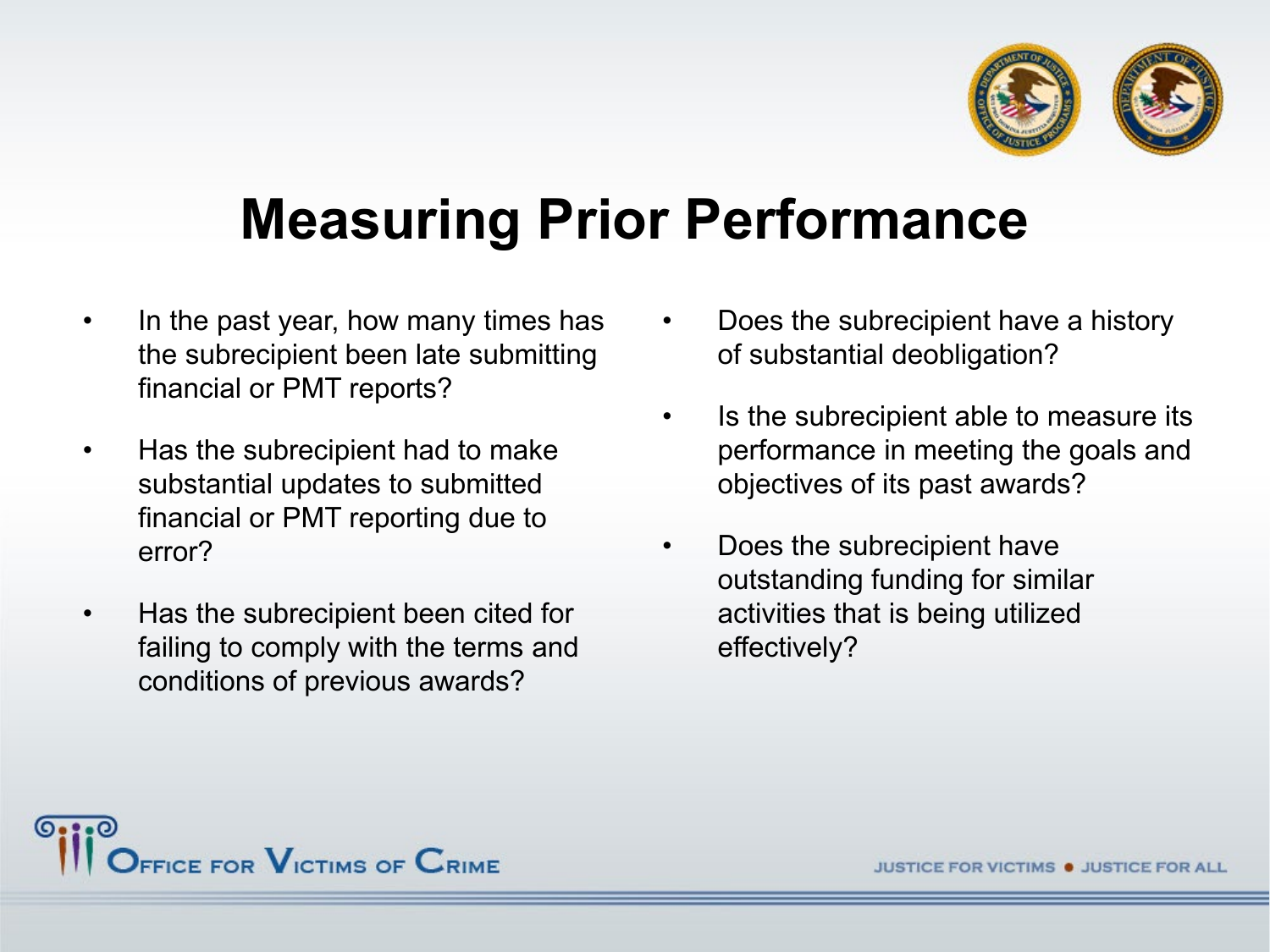

## **Measuring Audit Reports**

- Did the auditors test for compliance via attestation? Or was the review a compilation (which does not provide assurance)?
- If a single audit was required, was it completed in accordance with federal requirements and in a timely manner?
- Was the audit opinion unqualified?
- Were material weaknesses noted in the Financial Statement or Single Audit?
- Were there questioned costs?



VICTIMS . JUSTICE FOR A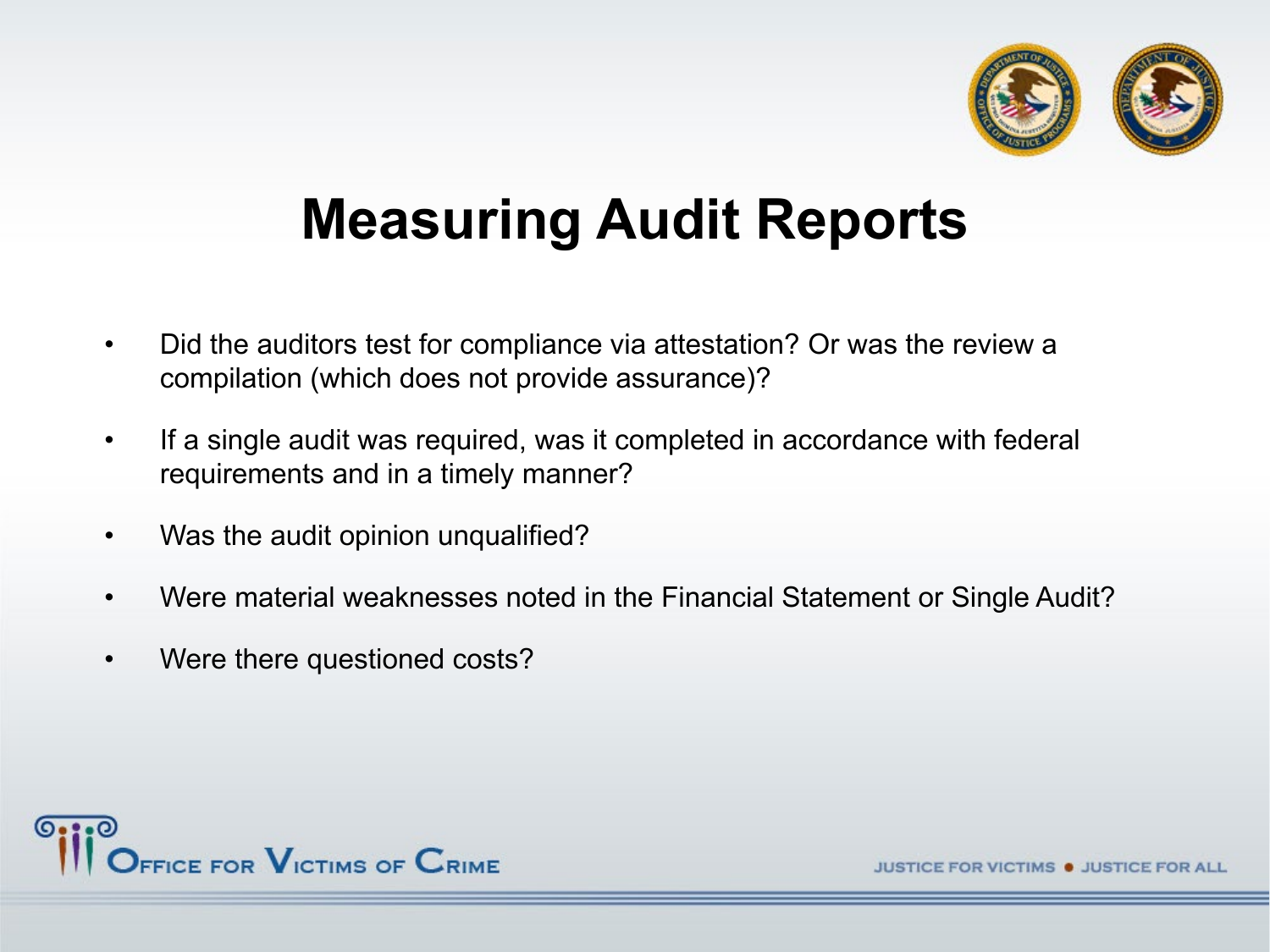

### **Use of Risk Assessment**



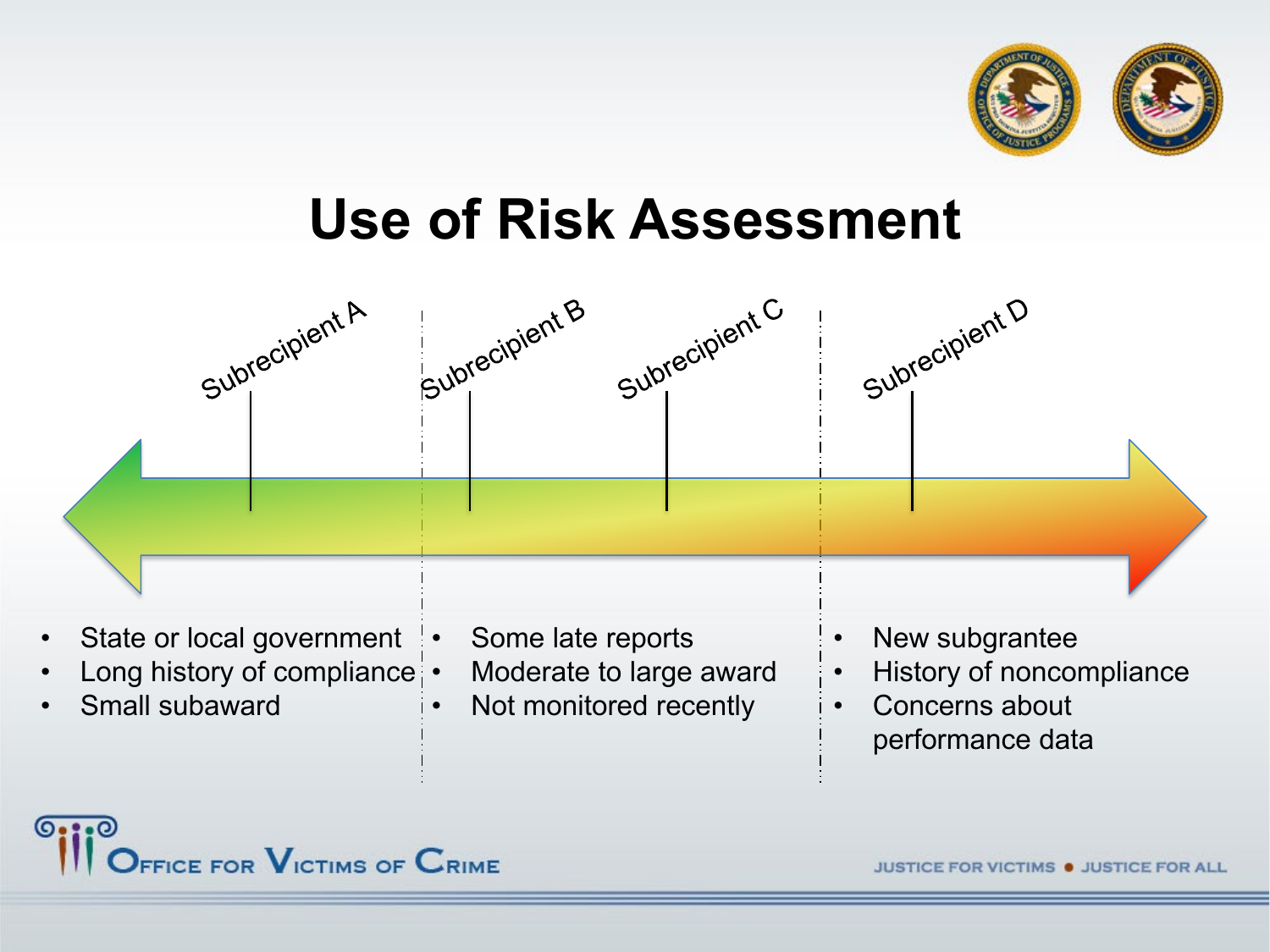

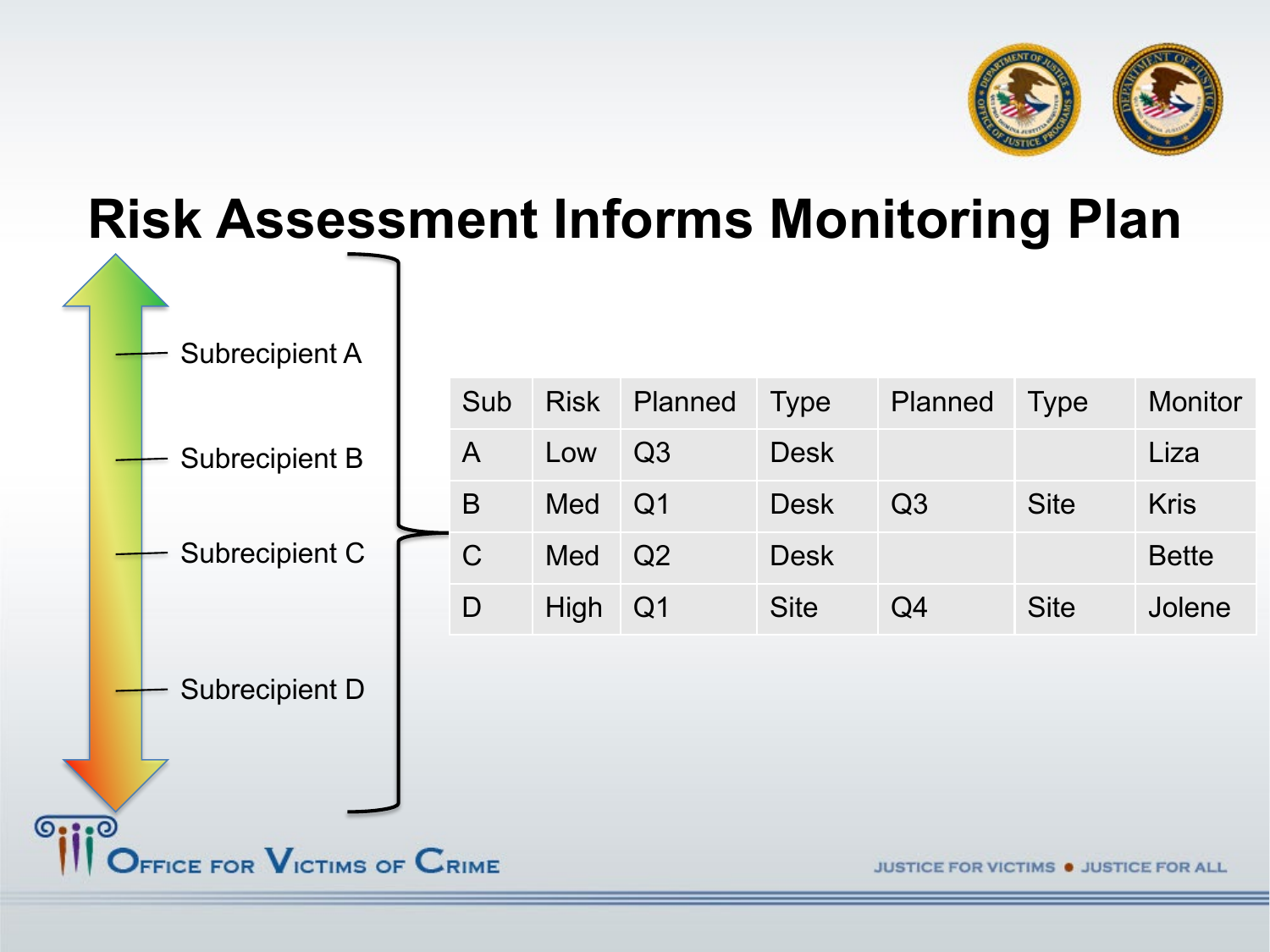

## **Monitoring**

- Financial
- Administrative
- Programmatic
- Management decision

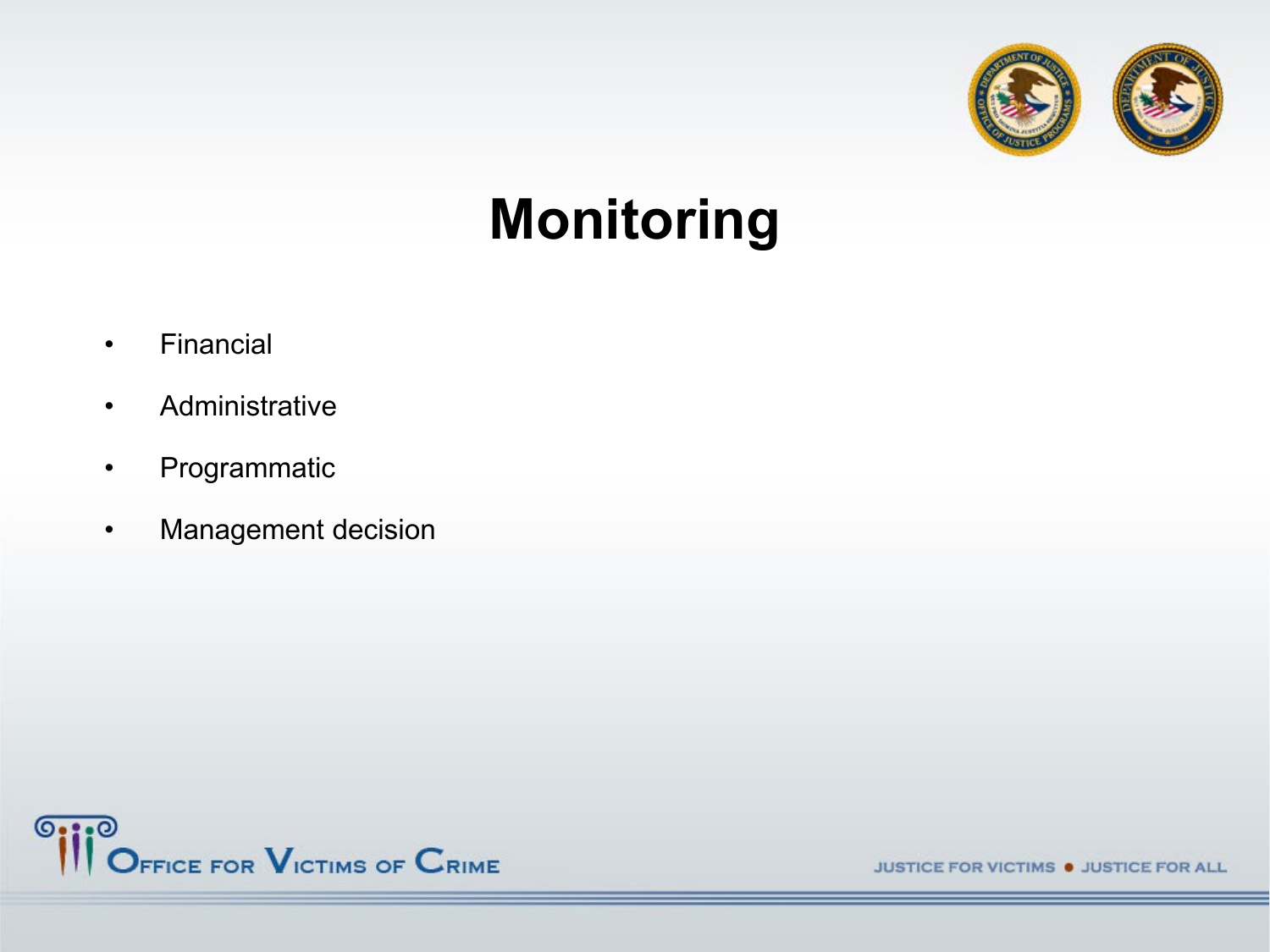

# **Financial Monitoring**

- Is the sub-grantee compliant with financial regulations?
- Compare and reconcile financial reporting against source documentation
	- Expenditures must be allowable, reasonable, and authorized
	- Allowability via 2 C.F.R. § 200 cost principles, DOJ Grants Financial Guide, and Final Rule
- Are accounting policies and procedures sufficient?
- Are match requirements being met with allowable costs?
- Is the sub-grantee accounting for federal awards separately?
	- For example, does the sub-grantee have a system that prevents VOCA funds and other federal awards from mixing together?

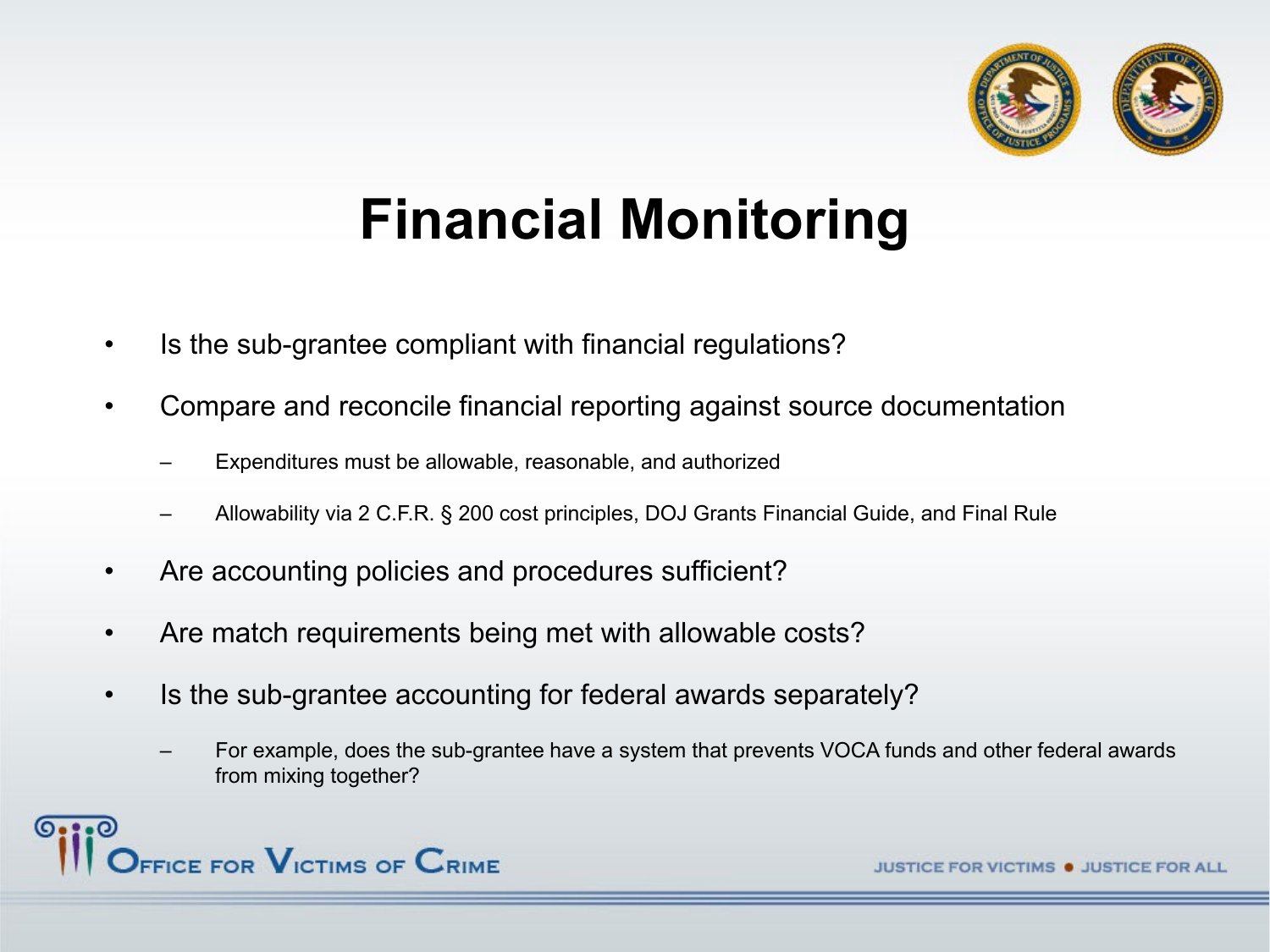

## **Administrative Monitoring**

- Is the grant file complete?
- Review of payroll billing, timesheets, and overtime prior approval
- Consultant daily rate maximums
- Suspension and debarment of vendors and contractors
- Procurement and sole-source regulations
- Compliance with special conditions



**VICTIMS . JUSTICE FOR AL**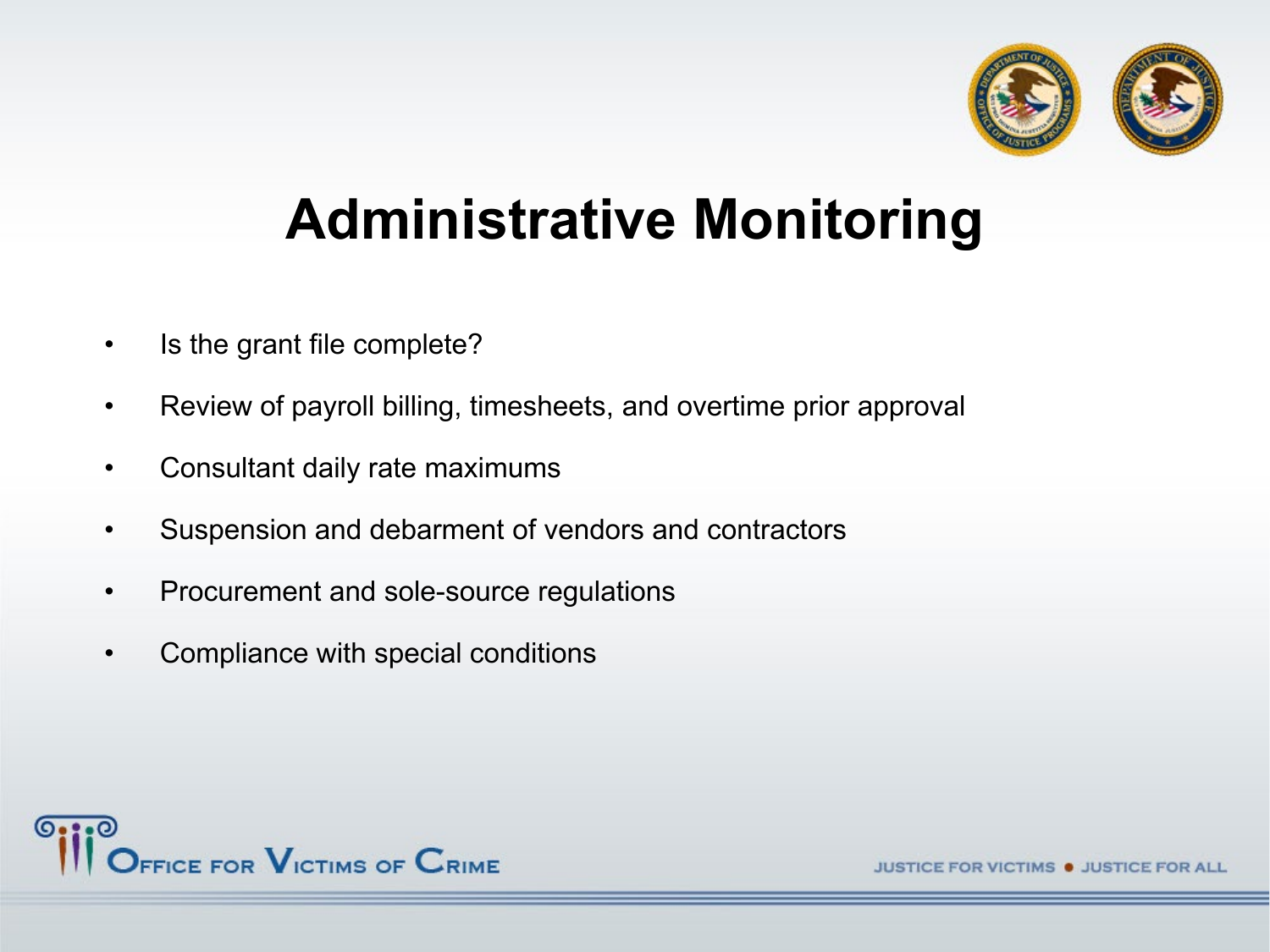

# **Programmatic Monitoring**

- Can you verify that the funded services/activities have been provided/completed?
- Are goals and objectives being implemented as planned according to the approved timeline and budget?
- Were changes in grantee activities approved in accordance with state guidelines?
- Is performance data collected, maintained, and reported on as required?
- Verify performance data and accuracy of reporting
- Are the services within quality guidelines established by the state and in line with best practices?
- Does the subrecipient require training and technical assistance?



**TIMS . JUSTICE FOR A**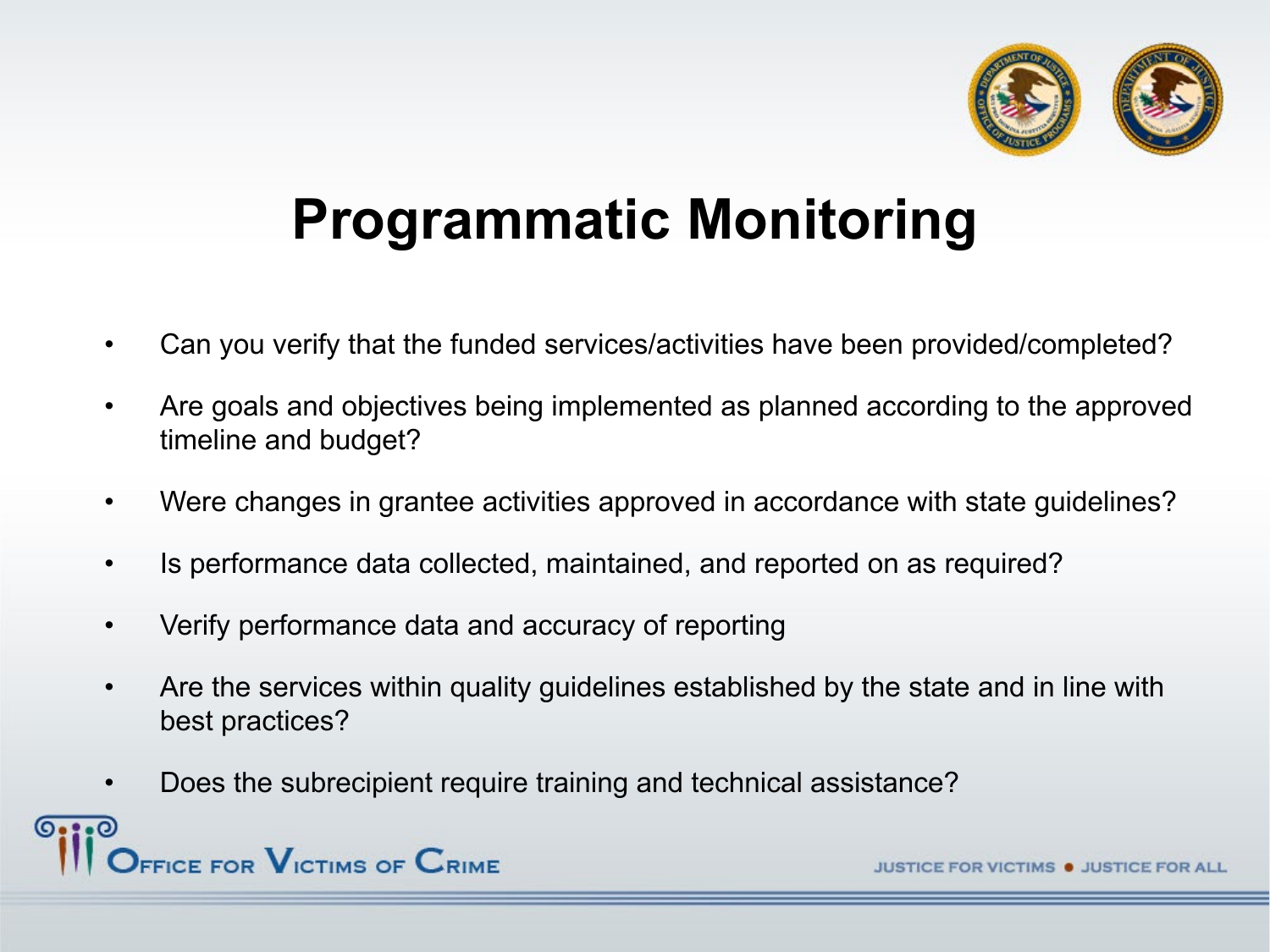

# **Resolving Deficiencies**

- Additional Conditions examples (see 2 C.F.R. § 200.207)
	- More detailed financial or programmatic reporting
	- Financial or programmatic reporting at a greater frequency
	- Provide more backup documentation with reimbursement requests
	- Outside auditing or review
	- Board involvement
	- Mandated training

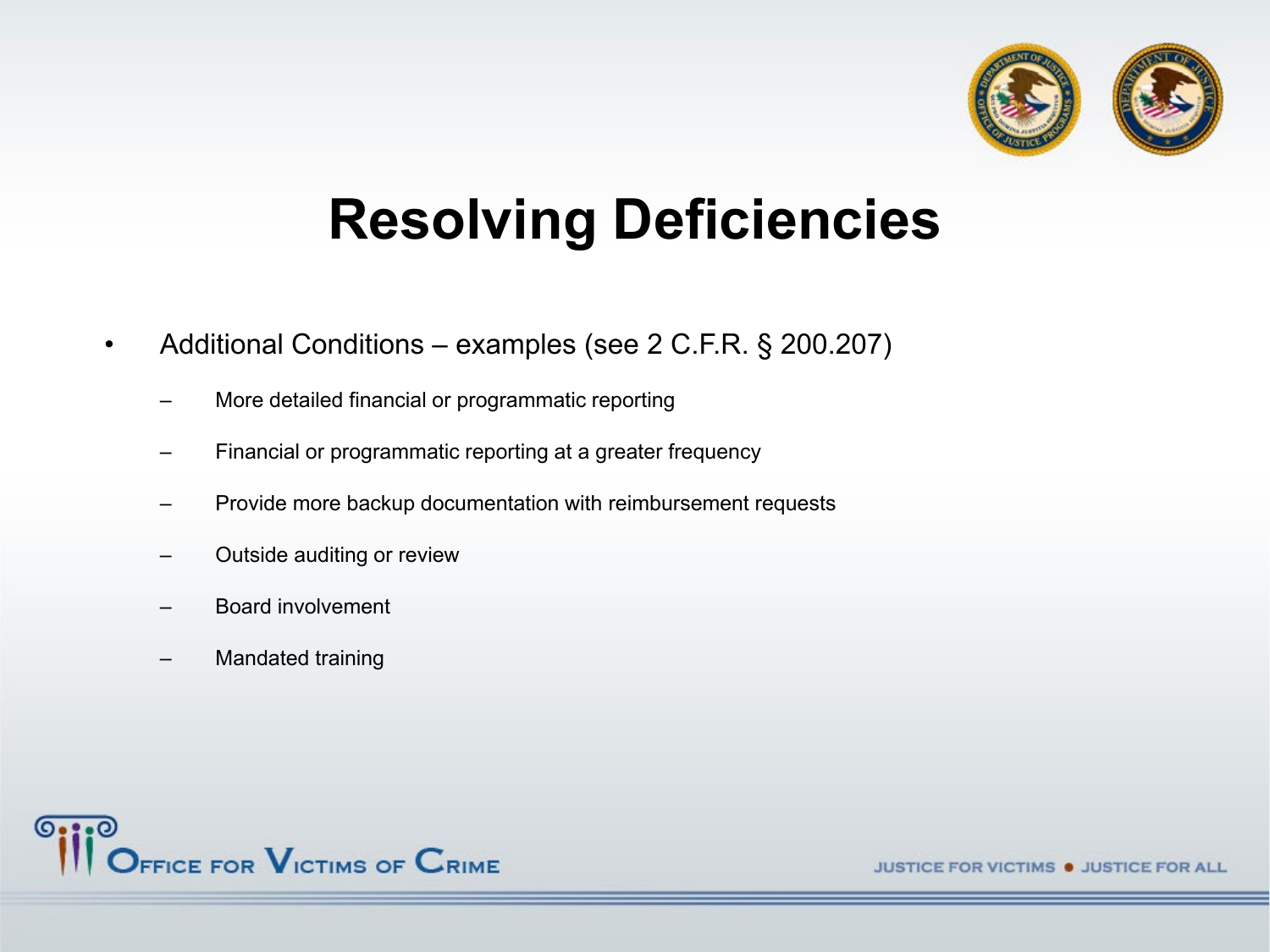

# **Resolving Deficiencies (cont.)**

- Withholding of disbursements or further awards;
- Disallowance of cost;
- Suspension/termination of award;
- Suspension/Debarment;
- Civil lawsuit; or
- Criminal prosecution.